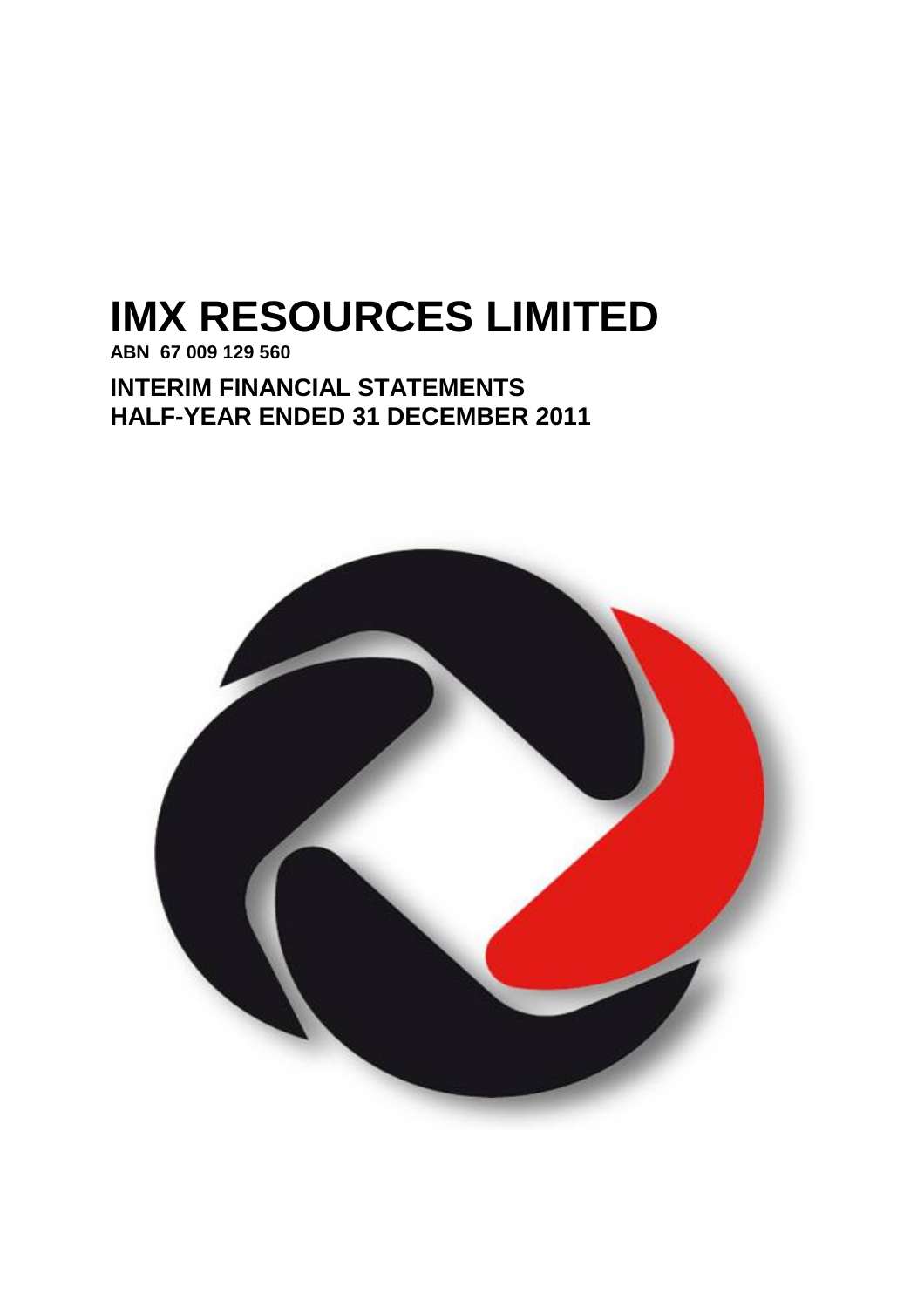# **IMX RESOURCES LIMITED INTERIM FINANCIAL REPORT HALF-YEAR ENDED 31 DECEMBER 2011**

| <b>CONTENTS</b>                                     | PAGE NO.  |
|-----------------------------------------------------|-----------|
| <b>Corporate Directory</b>                          |           |
| Directors' Report                                   | $2 - 9$   |
| Auditor's Independence Declaration                  | 10        |
| Consolidated Statement of Comprehensive Income      | 11        |
| <b>Consolidated Statement of Financial Position</b> | 12        |
| <b>Consolidated Statement of Cash Flows</b>         | 13        |
| Consolidated Statement of Changes in Equity         | 14        |
| Notes to the Consolidated Financial Statements      | $15 - 24$ |
| Directors' Declaration                              | 25        |
| Independent Auditor's Review Report                 | $26 - 27$ |

These interim financial statements do not include all the notes of the type normally included in an annual financial report. Accordingly, this report is to be read in conjunction with the annual report for the year ended 30 June 2011 and any public announcements made by IMX Resources during the interim reporting period in accordance with the continuous disclosure requirements of the Corporations Act 2001.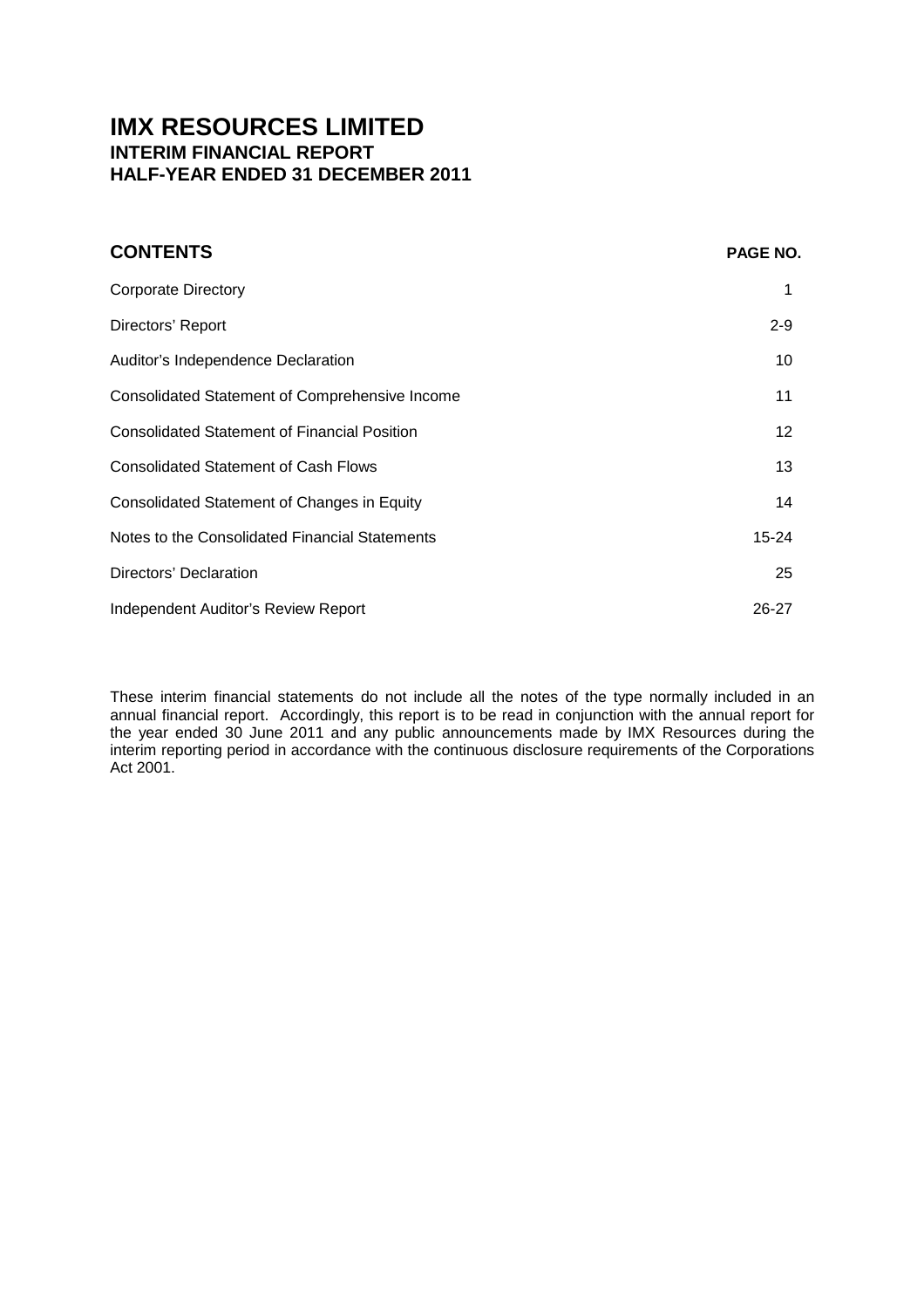#### **IMX RESOURCES LIMITED CORPORATE DIRECTORY**

#### **Directors**

J S Nitschke (Non-Executive Chairman) N E Meadows (Managing Director) Song Yuan Gang (Non-Executive Director) S B Hunt (Non-Executive Director) A J Haggarty (Non-Executive Director) Cao Xiangkui (Non-Executive Director) Chen Yu (Alternate to Song Yuan Gang)

#### **Company Secretary**

Caroline Rainsford

## **Registered Office**

Level 2, Unit 18, 100 Railway Road SUBIACO WA 6008 Tel +61 8 9388 7877 Fax +61 8 9382 2399

#### **Solicitors**

Mizen + Mizen 69 Mount Street WEST PERTH WA 6005

#### **Share Register**

Computershare Limited Level 2 45 St Georges Terrace PERTH WA 6000 Telephone: (08) 9323 2000 Facsimile: (08) 9323 2033

#### **Auditors**

BDO Audit (WA) Pty Ltd 38 Station Street SUBIACO WA 6008

#### **Website Address**

www.imxresources.com.au

#### **ASX Code**

IXR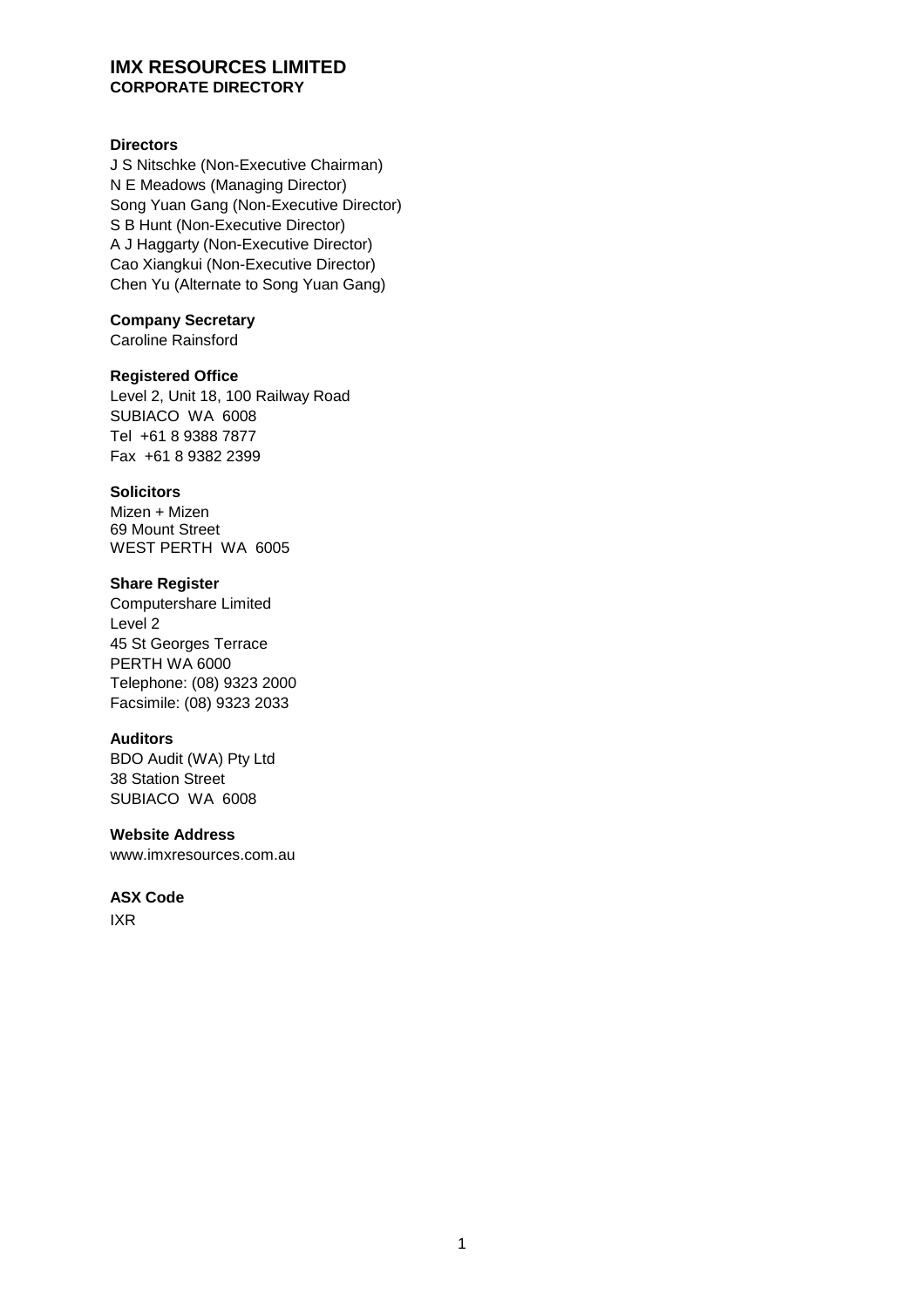The Directors present the consolidated financial report of IMX Resources Limited ("IMX Resources" or the "Company") and its controlled entities (the "Group") for the six months ended 31 December 2011.

Amounts are expressed in Australian dollars unless otherwise noted.

# **Directors**

The names of the Company's directors in office during the half year and until the date of this report are set out below. Directors were in office for this entire period unless otherwise stated.

#### **Non-Executive**

Johann Jooste-Jacobs – Chairman (resigned 10 February 2012) John Nitschke – Chairman (appointed 10 February 2012) Stephen Hunt Anthony James Haggarty Cao Xiangkui Song Yuan Gang Chen Yu – Alternate Director

**Executive** Duncan McBain – Managing Director (resigned 17 August 2011) Neil Meadows – Managing Director (appointed 2 November 2011)

**Company Secretary** Andrew Steers (resigned 17 January 2012) Caroline Rainsford (appointed 17 January 2012)

# **Review of Operations**

## **Corporate**

The Group recorded a net loss after tax for the half-year ended 31 December 2011 of \$9.3m (2010: profit of \$8.8m).

Revenue increased to \$85.1m in the half year ended 31 December 2011. Cost of sales also increased to \$83.5m as a result of an increased volume of ore shipped. The comparative period in 2010 does not represent a full six months of mine site operations due to shipping only commencing in December 2010. The profit after tax in the corresponding period was impacted positively by a once off gain of \$13.8m due to the initial recognition of investments as equity accounted associates.

Exploration expenditure was 80% higher than the comparative period as the Company pursued drilling activities at the Mount Woods iron ore project yielding positive results with the announcement subsequent to year end of an increased resource at the Snaefell iron ore project. The Group achieved savings in administration expenditure of \$97k compared to the comparative period.

The remainder of the result consists of the Group's share of losses from investments in associates. The share of losses has increased in relation to the six months ended 31 December 2010 due to increased exploration expenditure incurred by Continental Nickel Limited resulting in the expansion of the resource on the Nachingwea JV project.

Cash and cash equivalents increased from \$20.2m at 30 June 2011 to \$21.8m at 31 December 2011.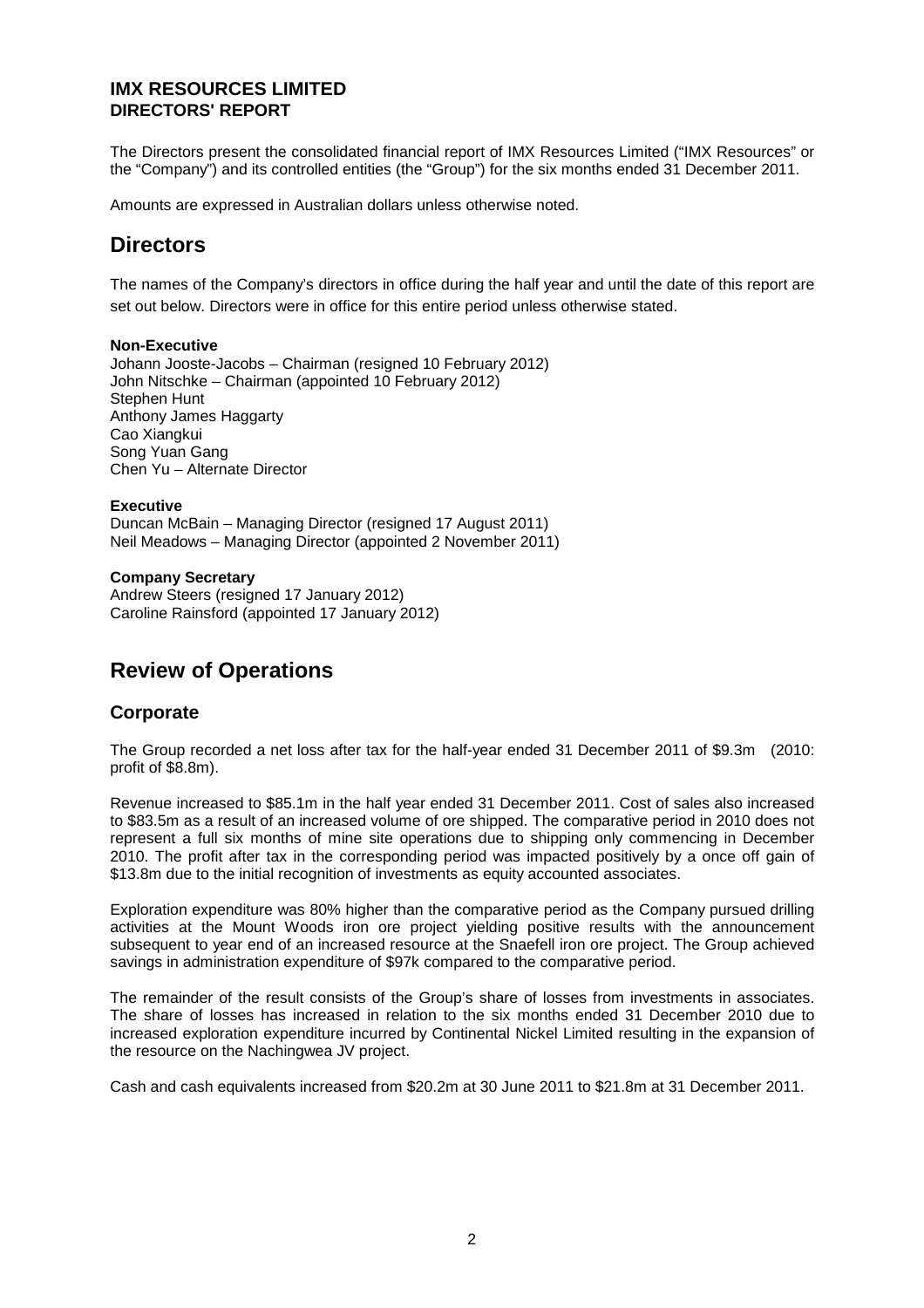## **Operations**

IMX Resources has a sole operation being the Cairn Hill iron ore and copper mine which is located 55km south east of Coober Pedy in South Australia. IMX Resources has a 51% ownership of the project through a joint venture with Taifeng Yuanchuang International Development Co Ltd (Taifeng). During the half year, the joint venture shipped its one millionth tonne of ore on 19 October 2011. It also commenced the shipment of ore to new customers laying the foundation for new long term sales agreements.

#### **Safety**

During the half year, the mining contractor employed two full time safety and training officers on site to help improve safety and reduce the number of incidents. Safety remains a focus for the operation and frequency rates for injuries maintained a downward trend for the half year.

#### **Operations**

Production, transportation and shipments of ore for the 6 months to 31 December on a comparative basis were as follows:

|                       | 2011      | 2010      | <b>Increase</b> |
|-----------------------|-----------|-----------|-----------------|
| Waste removed (BCM)   | 3,070,802 | 1,166,760 | 163%            |
| Waste and Ore (BCM)   | 3,215,212 | 1,277,918 | 152%            |
| Ore Mined (tonnes)    | 602,189   | 451,026   | 34%             |
| Ore Crushed (tonnes)  | 779,998   | 324,168   | 141%            |
| Road Haulage (tonnes) | 703,901   | 249,353   | 183%            |
| Rail Haulage (tonnes) | 818,739   | 86,912    | 842%            |
| Shipped (tonnes)      | 826,072   | 68,053    | 1,113%          |

Operations continued at a steady state during the period with 826,072 tonnes shipped which is just short of the planned capacity of 1.7 million tonnes per annum (mtpa). Significant increases in production and logistics activities are due to operations commencing part way through the comparative period.

#### **Mining**

During the half year, a significant level of pre-stripping of Pit 1 took place resulting in higher cash operating costs per tonne of ore extracted. Additional equipment was utilised to ensure ore production was not materially impacted by the additional pre-stripping. Rainfall events also resulted in a number of lost production days which impacted the total volume mined for the quarter. The joint venture forecasts higher proportions of ore to be mined for the second half of the 2012 financial year as pre stripping activities are wound back.

#### **Crushing**

The ore crushing capacity of the operation was improved during the quarter due to the installation of a new larger capacity single mobile crushing circuit which was commissioned during October 2011. The consistency of operation has continued to improve following the commissioning of this crushing circuit ensuring crushing activities will meet the required capacity of 1.7mtpa. The average estimated grades of the ore crushed during the period were 52.13% Fe and 0.43% Cu.

#### **Road Haulage**

Despite a number of lost days due to weather, road haulage has increased in capacity during the period culminating in a record amount of 163,781 tonnes being hauled in December 2011. The JV is required to maintain the unsealed haul road with this work continuing during the half year. The average estimated grades of the ore hauled by road during the period were 52.51% Fe and 0.42% Cu.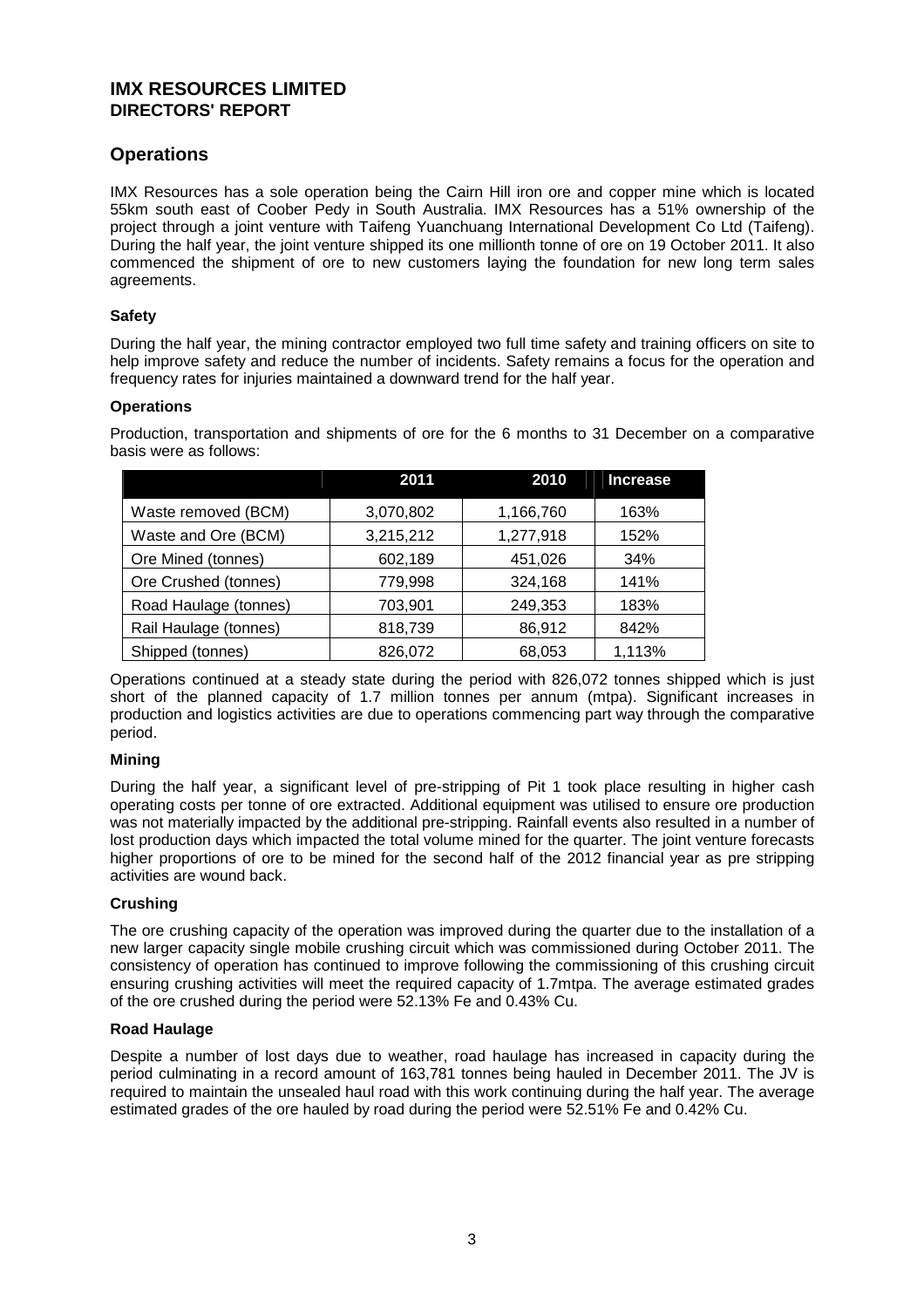#### **Rail Haulage**

818,739 tonnes of ore were railed during the half year which is slightly below capacity however this is a good achievement considering several services were lost during the period. The average estimated grades of the ore hauled by rail during the period were 52.88% Fe and 0.42% Cu.

#### **Shipping**

During the half year, 826,072 tonnes of ore were shipped including a Port Adelaide record cargo of 80,471 tonnes in September 2011. A shipment scheduled for December was impacted by Christmas and New Year port closures as well as industrial action which impacted on loading. Except for these delays, the operation would have been ahead of the 1.7mtpa capacity. The average estimated grades of the ore shipped during the period were 52.49% Fe and 0.45% Cu.

#### **Stockpiles**

At the end of the half year, the various stockpiles were:

|        | <b>Pre Crusher</b> | <b>Post Crusher</b> | Rankin Dam | Port Adelaide |
|--------|--------------------|---------------------|------------|---------------|
| Tonnes | - (1)<br>821       | $55.000$ (1)        | 162.441    | 22.366        |
| Fe %   | 48.98              | 46.38               | 53.78      | 54.00         |
| Cu %   | 0.37               | 0.31                | 0.41       | 0.51          |

 $(1)$  Inclusive of weathered ore, Low Grade and High Grade material

#### **Sales and Marketing**

The half year result was negatively impacted by the sale of two cargoes of weathered or transitional ore. Due to this ore having lower Fe, FeO and Cu grades, the pricing achieved was also well below that received under the life of mine sales agreement with Taifeng. This material had been removed from the starter pit and pit 1 and was sold to realise a cash inflow to the JV rather than being put aside as waste.

In addition, the JV was informed during the half year that Taifeng's Bayuquan processing plant had experienced bottlenecks and was unable to take ore under the life of mine sales agreement until shipment 19 in December 2011.

The JV took this opportunity to sell shipments 7 to 18 to new customers with the view to diversifying the customer base. These trial and spot shipments were at prices up to 30% below the pricing received from Taifeng under the life of mine sales agreement. In December 2011, Taifeng informed the JV that it should market up to 1 million tonnes of ore to other parties, being a significant proportion of that part of the magnetite production that Taifeng was unable to take.

Management commenced negotiations for new long term agreements and subsequent to the reporting date, the JV has negotiated new magnetite ore sales agreements at a pricing less than that achieved under the Taifeng contract. The demand for the ore has been strong and it is anticipated that these agreements will deliver strong positive cash flow to the JV going forward.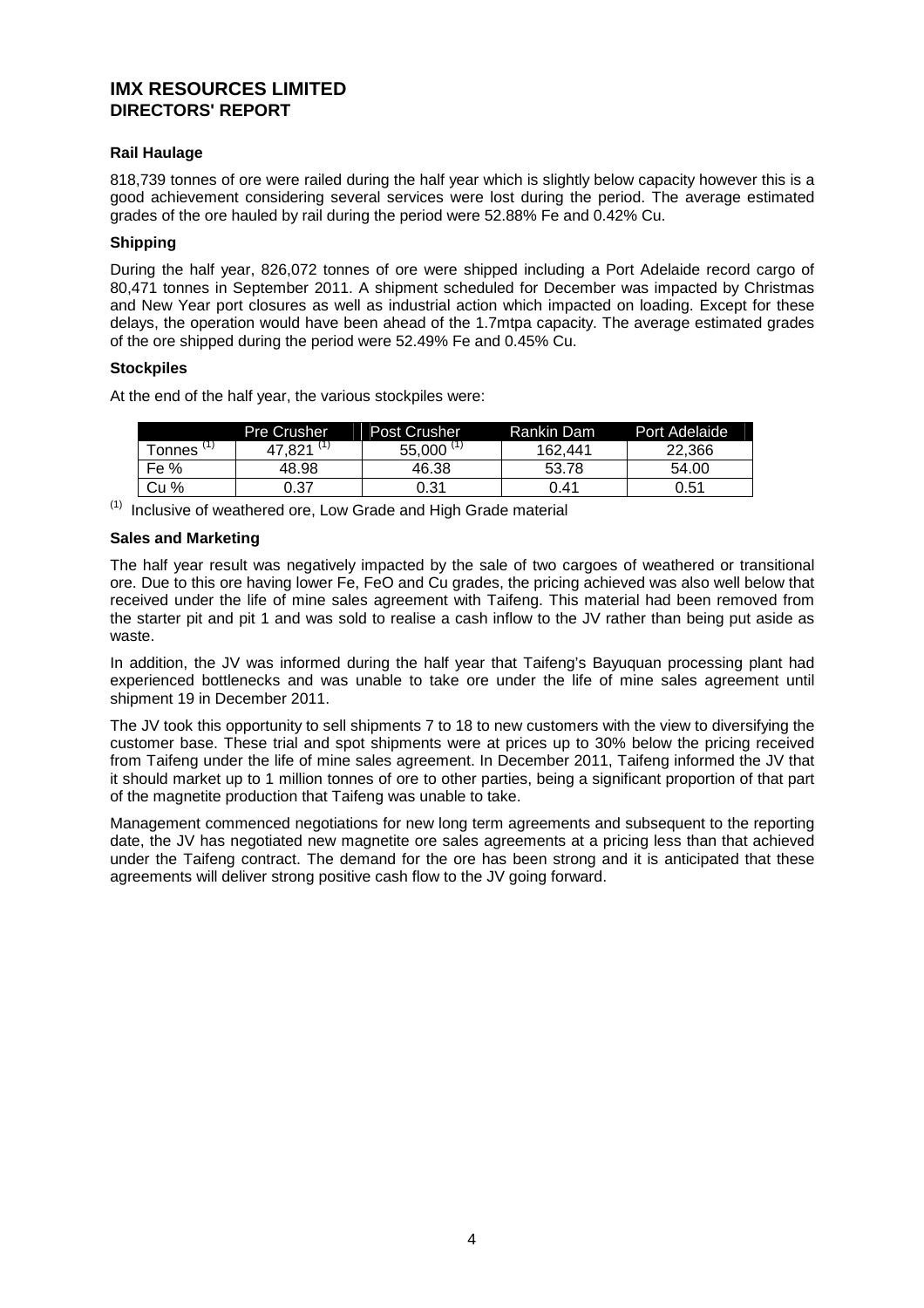# **Development Projects**

#### **Cairn Hill Phase 2 (IMX 51%)**

Cairn Hill Phase 2 is a magnetite only ore that has a potential for a low capital and operating cost project. Following the release of the combined Indicated and Inferred Mineral Resource of 8.37 Mt at 46.7% Fe using a 35% Fe cut-off grade in August, activities have continued to focus on preliminary design work for resource optimisation, pit designs and mining schedule. The JV undertook metallurgical testwork on Phase 2 ore to determine the quality of the final product. The modified Program for Environmental Protections and Rehabilitation (PEPR) was submitted during December. This work is expected to be completed during the next quarter culminating in a decision on the Phase 2 development.

#### **Snaefell Iron Ore Project (IMX 100%)**

Iron ore exploration at Mt Woods was primarily focussed on the Snaefell magnetite and specular hematite prospect, approximately 12km southwest of the Cairn Hill magnetite-copper mine.

During the period, a maiden JORC Inferred Resource of 109.8 Mt at 30.13% Fe, using a 27.5% Fe cut-off grade was reported. This initial Snaefell 'core area' resource estimate covers 1,080m of an approximate 3km strike length.

A drilling program comprising 31 reverse circulation (RC) holes for 7,790m targeting a resource upgrade over a 2km strike extension, both east and west of the initial "core area" at Snaefell was completed. The prospect has now been tested by drilling over a 2.7km strike length, a width of 280m and a depth of 300m, and remains open at depth and along strike. An updated Snaefell resource has been released subsequent to the end of the period.

Metallurgical testwork is currently underway as part of an initial scoping study to confirm preliminary results and to help identify possible future production alternatives. Previous Wet LIMS magnetic separation results at a P80 of 150 microns indicated that a 66% Fe magnetite concentrate could be produced. As with Cairn Hill, the Snaefell magnetite, although a more traditional magnetite gneiss product, appears to be relatively coarse grained which has the potential for a lower capital and operating cost project.

#### **Nachingwea Nickel-Copper Project (IMX 25%)**

The Nachingwea Project is a 25:75 joint venture between IMX and TSXV listed Continental Nickel Limited (CNI), in which IMX has a substantial 37% direct shareholding, giving IMX a beneficial interest of 53% in the Nachingwea Project.

The JV team finalised a number of key milestones during the period including the completion of a Scoping Study, defining additional mineralisation at Sleeping Giant and completing preliminary metallurgical testwork.

In late September, the JV announced the results from the initial 'sighter' flotation tests at the various Ntaka Hill deposits. Concentrate grades were in the range of 15-19% Ni and returned low contamination levels of As, Sb, Cr, Pb, Zn and in particular MgO (magnesium oxide) well below global standards. The high grade nickel concentrate produced from Nachingwea will be highly marketable and compares favourably with the best nickel sulphide mines in the world.

Positive results were received for the initial Scoping Study or Preliminary Economic Assessment (PEA) for the JV in October. Key highlights include:

- Total after tax NPV for the Base Case of US\$207 million;
- Total life of mine forecast production for the Base Case of 376 million lbs of nickel contained in high grade concentrate;
- Initial mine life in excess of 12 years;
- Low capital cost reflecting the low infrastructure requirements and staged development;
- Staged development will allow initial (first 4 years) extraction of high grade near surface Measured and Indicated Resources and further expansion to suit the scale of the resources in the Sleeping Giant zone which are still subject to further extension drilling;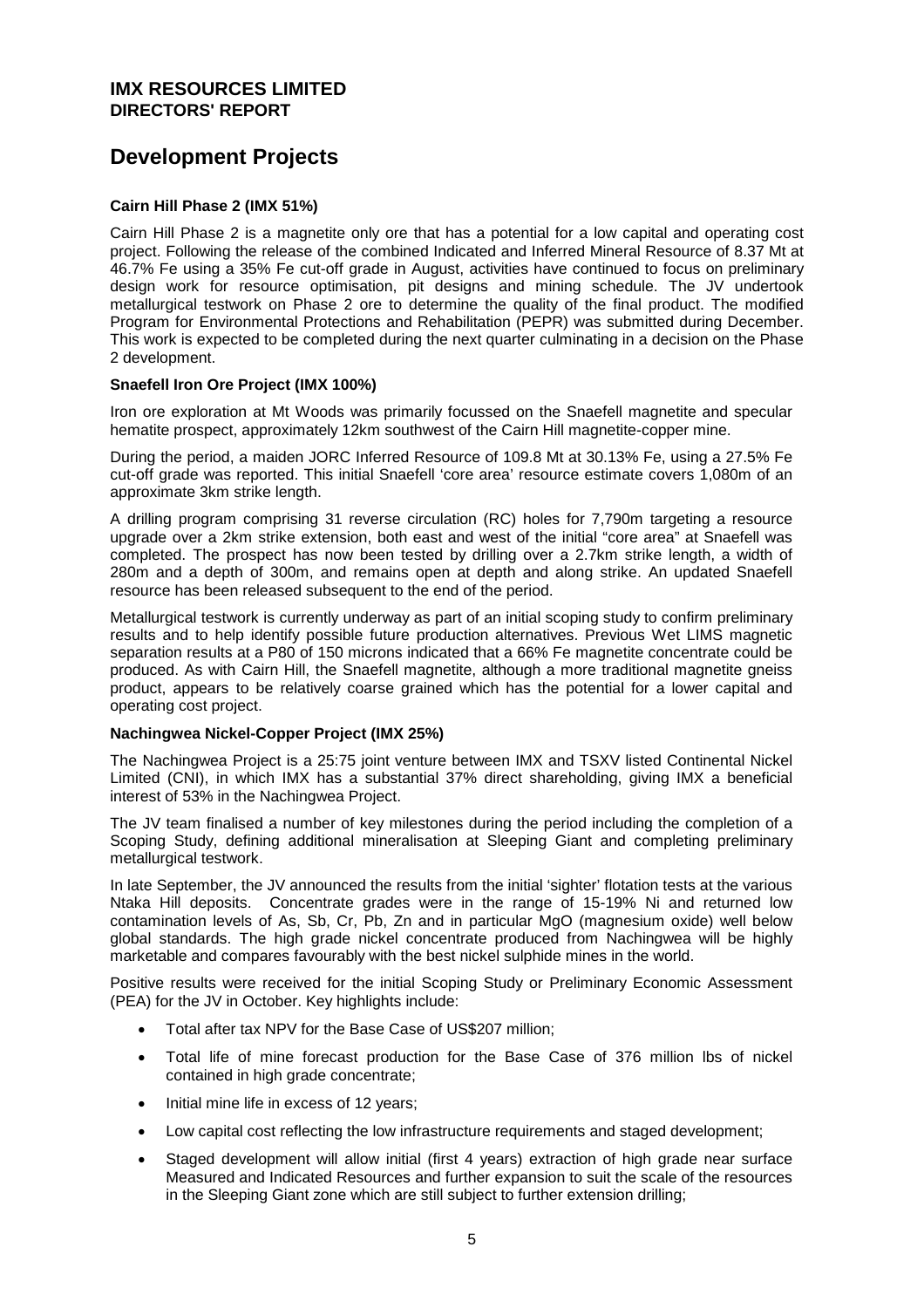- Estimated cash costs and total production costs place the project in the second quartile of global nickel producers (based on published industry cost curves);
- Excellent metallurgical performance, as noted above, could attract a premium for the product.

Additional technical studies are in progress with a feasibility study scheduled for the end of 2012.

The Scoping Study considered two development options; Open Pit Only (Base Case), and Open Pit plus Underground. The sensitivity of the Open Pit case to the inclusion of mineralisation within the open pit used to define the current Resource and previously not identified as having economic value was investigated. This highlighted significant upside potential to the value of the project. This mineralisation will be included in the next Resource estimate.

In early December, the JV team completed a 42 hole, 13,336m infill and step-out drilling program at Ntaka Hill, which was designed to expand the current Mineral Resource at Sleeping Giant and to test selected targets within the Ntaka intrusion.

The drilling confirmed the extension of the high grade nickel sulphide zone over 500m within the wider disseminated Sleeping Giant mineralisation. The high grade nickel mineralisation remains open down plunge to the south beyond the existing pit shell used to define the 2011 Mineral Resource estimate.

In addition, new intersections of disseminated sulphide mineralisation were discovered in the hanging wall above the Sleeping Giant Zone. These intersections typically grade between 0.2% to 0.6% Ni over widths of 5 to 45m and lie within the pit shell used to define the 2011 Mineral Resource estimate. The new intersections will be included in the updated geological interpretation and Mineral Resource estimate currently being prepared and represent a reclassification of waste to potential ore material.

The confirmation and expansion of the hanging wall disseminated sulphide zones within the existing pit shell is a significant development and is expected to positively impact potential nickel production and lower stripping ratios. The JV will deliver an updated and expanded Mineral Resource in early 2012.

In addition to the Ntaka Hill Ni-Cu resources, a second copper gossan was discovered by the regional exploration team 29.5km northeast of Ntaka Hill. The new occurrence 'Chilalo East' is located 6.5km northeast of the Chilalo malachite copper pits identified in May. Exploration drilling and geological sampling was completed in December with results to be released in 2012.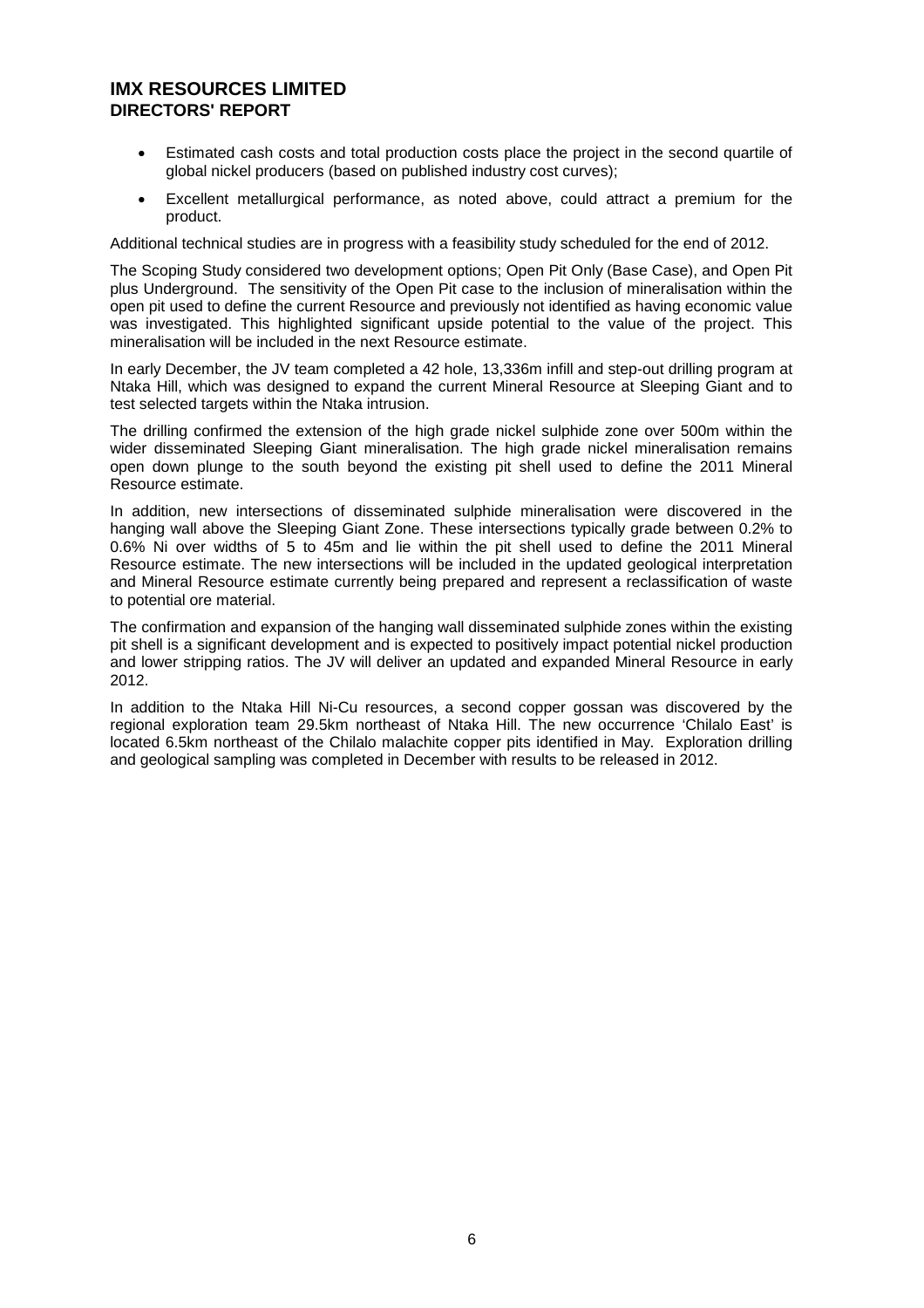# **Exploration**

#### **Mount Woods Iron Ore Rights (South Australia) (IMX 100%)**

In addition to the Snaefell iron ore project, new iron targets were generated from geophysical modelling of detailed airborne geophysical data obtained. Multiple new iron targets were identified, the most significant of which is Tomahawk.

The new Tomahawk iron ore target, has a strike length of approximately 3.4km, and is the strongest magnetic anomaly in the area south of Cairn Hill. A six hole, 1,544m RC drilling program tested the easternmost 500m of the anomaly, which corresponds to the most intensely magnetic area of the target. All six holes intersected visible magnetite gneiss and magnetite quartz mineralisation over wide intervals.

#### **Mt Woods Non Iron Ore Rights (South Australia) (IMX 49%)**

The Mt Woods Non Iron Ore Rights Project is a 49:51 joint venture between IMX and OZ Minerals Ltd (OZ Minerals). OZ Minerals must spend \$20 million over five years to retain their 51% interest.

Drilling to date has provided additional information regarding the regional geology which has led to a refining of the JV exploration targeting process. A second group of targets have been identified for the JV that are currently being followed-up with ground geophysics and drilling. Of particular note is a 12km zone, which is interpreted to have prospective geology and geophysics, that extends northwest from IMX's Black Hills Cu-Au prospect to south of the Snaefell iron prospect.

Deep diamond drilling at these areas tested the Black Hills South, Arapiles, Aquila, Bumblebee, Copper Knob, Pocket Knife and Eccles targets during the period. A total of 11 holes for approximately 7,332m were completed. Minor sulphides were intersected at Black Hills South explaining the geophysical anomaly. Magnetite intersected in the Eccles prospect explained the magnetic anomaly there. Analytical results are awaited.

In addition to drilling, ground gravity surveys were undertaken across the Southern Domain area. Both drilling and geophysical surveys will continue during 2012.

#### **Tasmania Nickel Project (IMX 96%)**

Geochemical field validation and petrography of EM geophysical targets has confirmed the widespread presence of poorly outcropping and highly altered ultramafic rocks in IMX's north western Tasmanian tenements.

Previous sampling has consistently demonstrated the potential for Ni-Cu-PGE mineralisation across different sampling mediums and techniques. This is particularly significant as the prospect areas have been historically underexplored due to the highly leached nature of the soils, where conventional geochemistry is ineffective.

In mid-December a geochemical sampling program was completed in order to identify new Ni-Cu-PGE targets and to fully define potential drill targets in the existing anomalies. A total of 294 soil, 10 rock chip and 2 heavy mineral concentrate samples were collected and submitted for analysis. The Company is awaiting results.

#### **Dingo Well Gold Project (IMX 100%)**

The Dingo Well project is a shear zone-hosted gold mineralisation target adjacent to, or within, the Keith-Kilkenny Tectonic zone in Western Australia. The area is also prospective for nickel with the Murrin Murrin Nickel deposit located approximately 20km to the east. No exploration was conducted during the period.

#### **Mibango Nickel Project, Tanzania (IMX 100%)**

At Mibango, IMX has focused exploration on the full project tenure targeting the relatively underexplored regional potential for high-tenor massive Ni-Cu sulphides and PGE's.

IMX is undertaking a staged exploration program comprising geological mapping, geochemistry, and geophysics to define drill targets for testing. Operational delays have been experienced during the short field season resulting in incomplete surveys, and the inability of the Company to lock in a suitable drilling contractor for the remote project.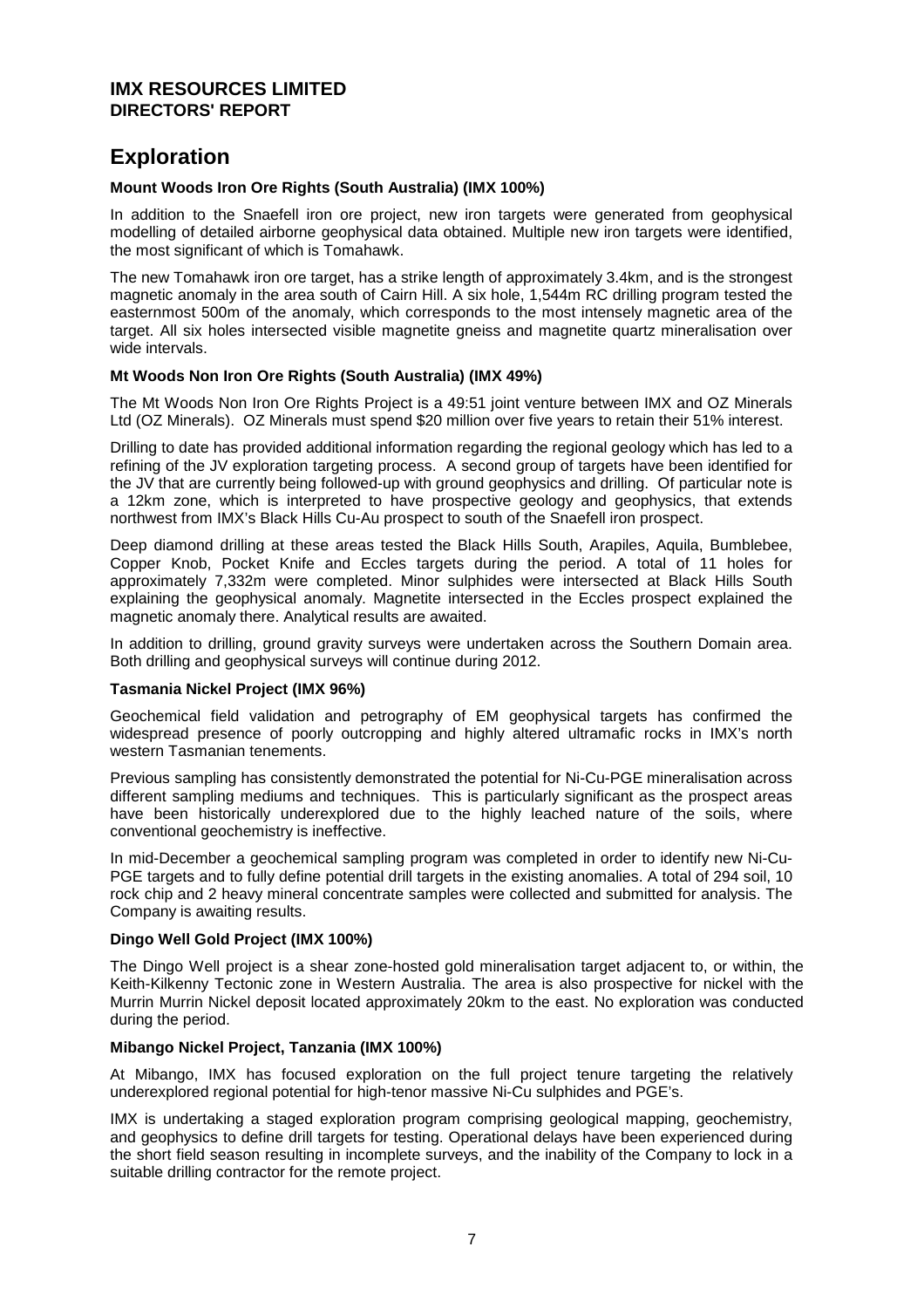Over 5,255 rock and soil samples were collected throughout the project to define geochemical targets and validate new target areas. In addition, a total of 16 hydraulic auger holes were drilled to obtain bedrock samples in areas of cover.

A planned 1,400 line km VTEM survey scheduled for July, commenced in mid September following significant delays in obtaining the relevant permits and approvals in Tanzania. Subsequent to the survey commencing, equipment issues and weather delays were experienced resulting in the permit lapsing and survey operations being suspended. A total of 380 line km had been completed prior to the onset of the wet season.

The Mibango exploration team was demobilised in early November. Target definition is ongoing with analytical results from geochemical sampling expected to be received in 2012. Reporting and final target assessment is underway with a number of key drill targets expected to be identified from a review of the 2011 exploration data.

#### **Mozambique Nickel-Copper-PGE Project (IMX 100%)**

The 2011 field season in Mozambique comprised a geophysical survey targeting prospective Ni-Cu-PGE mineralisation at Milange.

A 5,375 line km aeromagnetic and radiometric survey was completed at Milange targeting prospective rocks hidden under cover in the area. Survey processing was completed in November with data now available for targeting and interpretation. Due to the late start and completion of the survey, planned field validation activities were postponed to 2012 to allow time for the new data to be reviewed and assessed.

#### **India**

No progress was made in granting licence applications, which have also been delayed for a long period of time. IMX is evaluating the future direction of the projects given the long delays.

# **Corporate**

#### **Uranex Limited**

In November 2011, Uranex Limited (Uranex) provided eligible shareholders with the opportunity to participate in its Share Purchase Plan to raise funds for the exploration of its projects in Tanzania and general working capital requirements.

The Company participated in the share purchase plan at 35 cents per share and purchased 128,571 shares.

Based on the closing market prices for Uranex on 11 March 2012, the Group's total investment in Uranex is \$17,180,573.

#### **Continental Nickel Limited**

Based on the closing market prices for Continental Nickel on 11 March 2012, the Group's total investment is CAD\$13,441,167.

#### **COMPETENT PERSONS STATEMENT**

Information in this report relating to exploration results is based on data compiled by Bianca Manzi who is a Member of the Australian Institute of Geoscientists. Ms Manzi is the General Manager Exploration and a full time employee of IMX Resources Limited. Ms Manzi has sufficient relevant experience to qualify as a Competent Person under the 2004 Edition of the Australasian Code of Reporting Exploration results, Mineral Resources and Ore Reserves. Ms Manzi consents to the inclusion of the data in the form and context in which it appears.

Information is this report that relates to the estimation of Mineral Resources is based on information compiled by Robert Williams and supervised by Bianca Manzi. Mr Williams is a member of the Australasian Institute of Mining and Metallurgy and is a full time employee of Runge Limited. He has sufficient experience to qualify as a Competent Person under the 2004 Edition of the Australasian Code of Reporting Exploration results, Mineral Resources and Ore Reserves. Mr Williams consents to the inclusion of the data in the form and context in which it appears.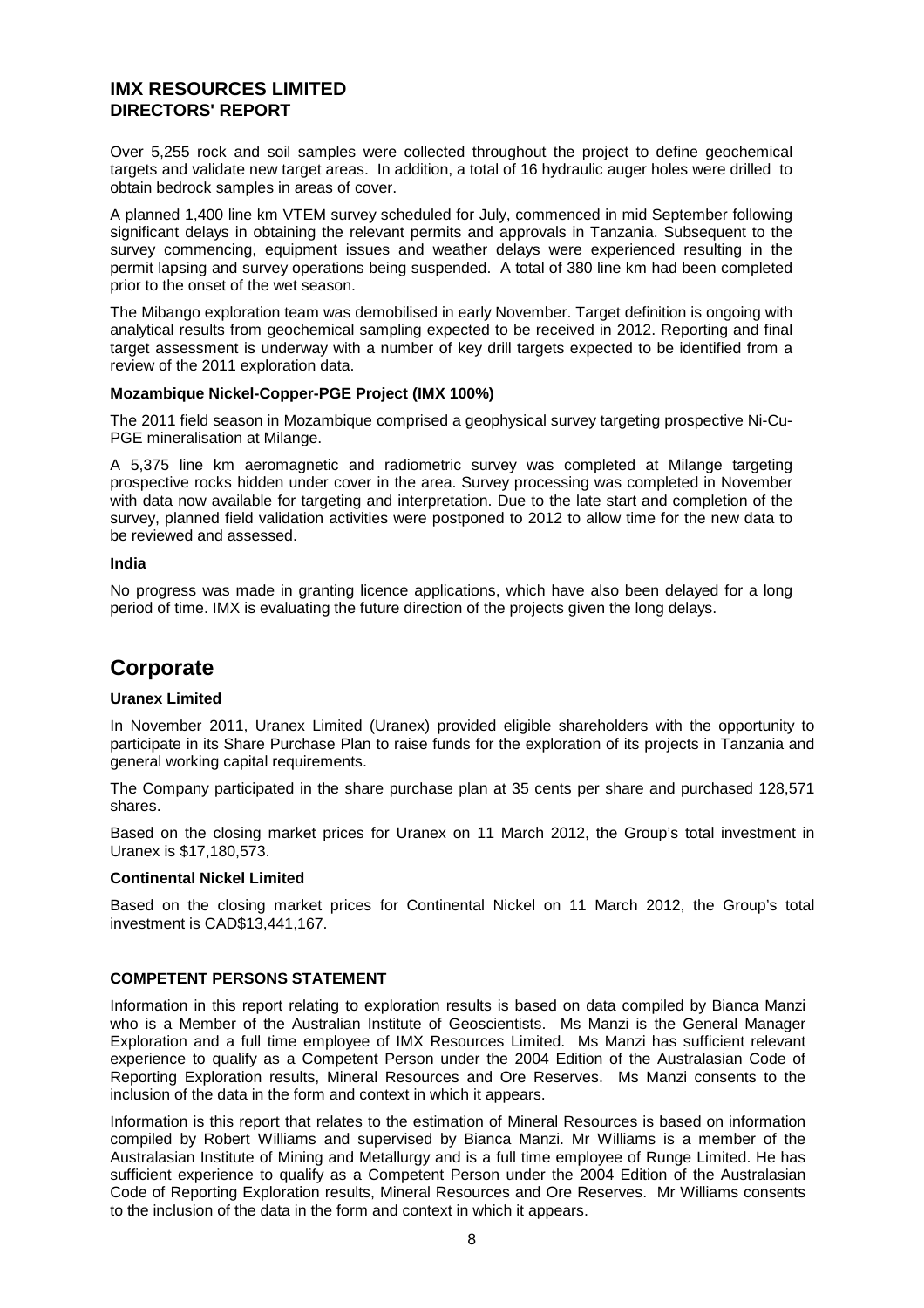#### **SIGNIFICANT EVENTS AFTER THE BALANCE DATE**

- On 6 March 2012, IMX Resources announced that it has closed out its remaining iron ore hedging positions and as a result, has terminated its hedging facility with Credit Suisse.
- On 5 March 2012, IMX Resources announced a substantial increase in mineral resources at Ntaka Hill Ni-Cu deposits at the Nachingwea JV Project in southern Tanzania. The measured and indicated resources increased over 150% to 12.79Mt @1.21% Ni for 154,700 tonnes of contained nickel.
- On 1 March 2012, IMX Resources announced a substantially increased mineral resource estimate of 569Mt at 27.1% Fe using an 18% Fe cut-off grade at its wholly owned Snaefell iron ore project in South Australia. This new estimate represents a 184% increase on the maiden resource of 200Mt at 27.65% Fe.
- On 10 February 2012, the Board of Directors appointed Mr John Nitschke as non-executive Chairman. Mr Nitschke's appointment follows the resignation of the former non-executive Chairman, Mr Johann Jacobs. John Nitschke is a highly experienced mining engineer with over 35 years' experience in the resources industry and has previously held senior executive roles with Normandy Mining, Oxiana Limited and Oz Minerals.

There has been no other significant event that has occurred between the balance date and the date of this report that has significantly affected, or may significantly affect the operations of the economic entity, the results of these operations or the state of affairs of the entity in future periods.

#### **AUDITOR'S INDEPENDENCE DECLARATION**

Section 307C of the Corporations Act 2001 requires the Company's auditors to provide the Directors of IMX Resources with an Independence Declaration in relation to the half year ended 31 December 2011. The Independence Declaration is attached to and forms part of this Directors' Report.

This report is made in accordance with a resolution of Directors.

Al Meridour

MANAGING DIRECTOR PERTH, WA

15 March 2012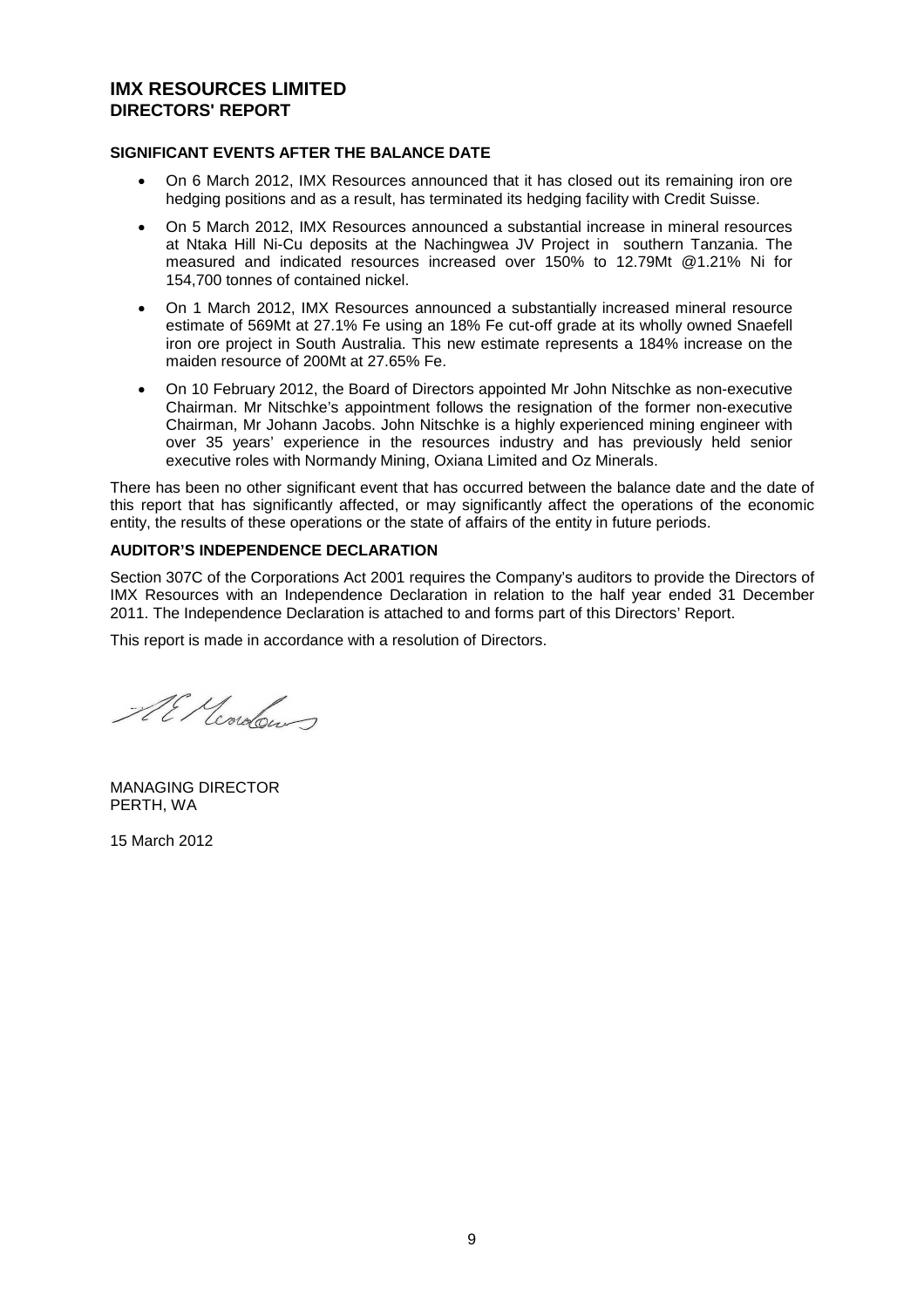

Tel: +8 6382 4600 Fax: +8 6382 4601 **www.bdo.com.au**  38 Station Street Subiaco, WA 6008 PO Box 700 West Perth WA 6872 Australia

15 March 2012

The Board of Directors IMX Resources Limited Level 2, Unit 18 100 Railway Road SUBIACO WA 6008

Dear Sirs,

#### **DECLARATION OF INDEPENDENCE BY CHRIS BURTON TO THE DIRECTORS OF IMX RESOURCES LIMITED**

As lead auditor for the review of IMX Resources Limited for the half-year ended 31 December 2011, I declare that to the best of my knowledge and belief, there have been:

- no contraventions of the auditor independence requirements of the *Corporations Act 2001* in relation to the review; and
- no contraventions of any applicable code of professional conduct in relation to the review.

This declaration is in respect of IMX Resources Limited and the entities it controlled during the period.

 $CB$ 

**Chris Burton Director** 

**BDO Audit (WA) Pty Ltd** Perth, Western Australia

BDO Audit (WA) Pty Ltd ABN 79 112 284 787 is a member of a national association of independent entities which are all members of BDO (Australia) Ltd ABN 77 050 110 275, an Australian company limited by guarantee. BDO Audit (WA) Pty Ltd and BDO (Australia) Ltd are members of BDO International Ltd, a UK company limited<br>by guarantee, and form part of the international BDO network of Legislation (other than for the acts or omissions of financial services licensees) in each State or Territory other than Tasmania.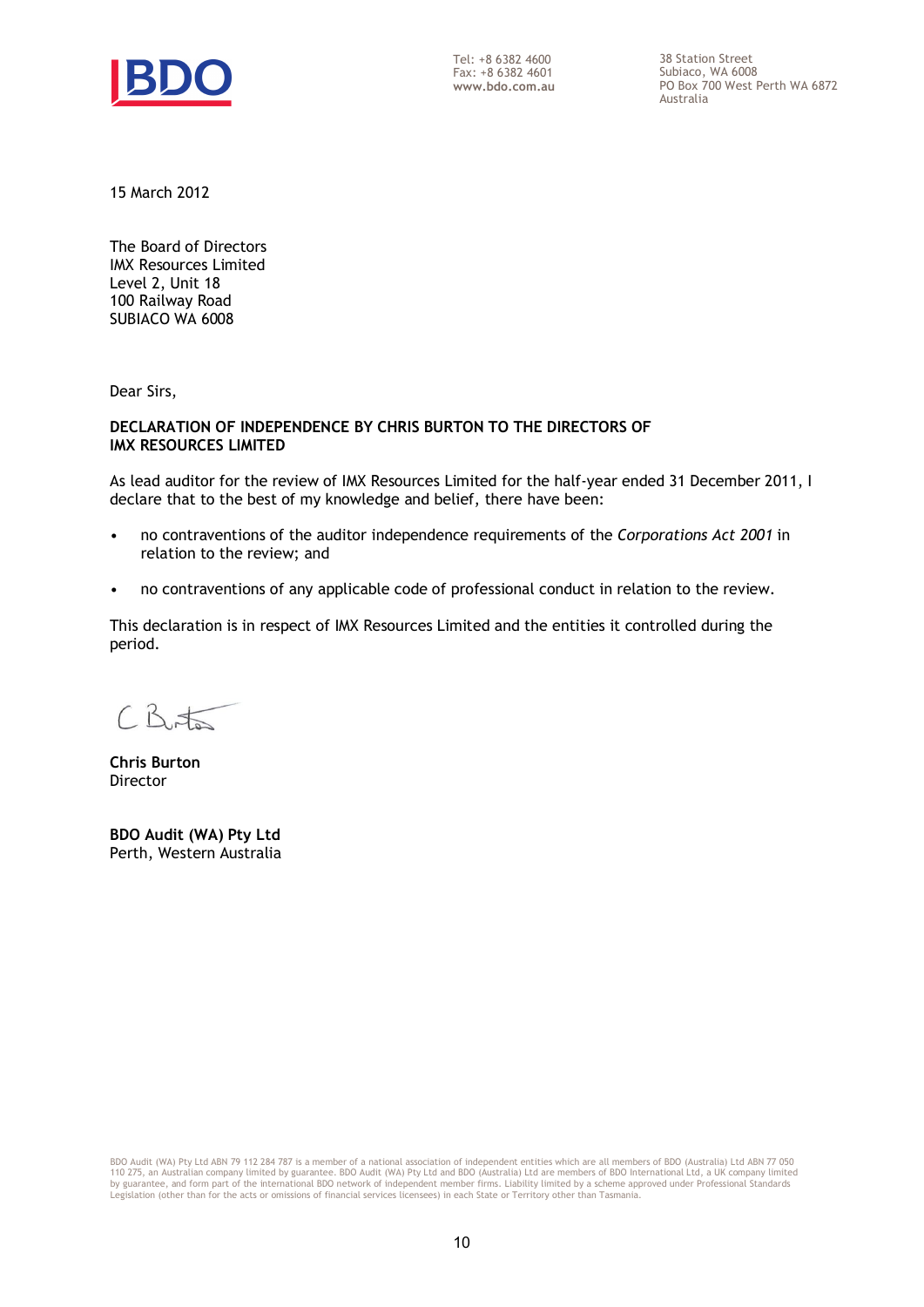#### **IMX RESOURCES LIMITED CONSOLIDATED STATEMENT OF COMPREHENSIVE INCOME HALF-YEAR ENDED 31 DECEMBER 2011**

|                                                  | <b>Notes</b> | 2011<br>\$'000 | 2010<br>\$'000 |
|--------------------------------------------------|--------------|----------------|----------------|
| <b>Continuing Operations</b>                     |              |                |                |
| Revenue from the sale of goods                   |              | 85,145         | 8,671          |
| Cost of sales                                    | 3            | (83, 485)      | (6,981)        |
| <b>Gross Profit</b>                              |              | 1,660          | 1,690          |
| Other income                                     | 4(a)         | 1,936          | 15,843         |
| Share of associate losses                        | 8            | (4,951)        | (1, 494)       |
| Corporate & administration expenses              |              | (3,259)        | (3,356)        |
| <b>Exploration expenses</b>                      |              | (3,398)        | (1,885)        |
| Finance costs                                    |              |                | (83)           |
| Other expenses                                   | 4(b)         | (1, 179)       | (1,612)        |
| <b>PROFIT / (LOSS) BEFORE TAX</b>                |              | (9, 191)       | 9,103          |
| Income tax expense                               |              | (105)          | (327)          |
| NET PROFIT / (LOSS) FOR THE PERIOD               |              | (9, 296)       | 8,776          |
| Other comprehensive income / (loss)              |              | 2,633          | (17, 664)      |
| TOTAL COMPREHENSIVE LOSS FOR THE PERIOD          |              | (6, 663)       | (8,888)        |
| Net Profit/(Loss) is attributable to:            |              |                |                |
| Owners of IMX Resources Limited                  |              | (9, 458)       | 8,160          |
| Non-controlling interest                         |              | 162            | 616            |
|                                                  |              | (9, 296)       | 8,776          |
| Total comprehensive loss is attributable to:     |              |                |                |
| Equity holders of IMX Resources Limited          |              | (7,986)        | (7, 164)       |
| Non-controlling interest                         |              | 1,323          | (1, 724)       |
|                                                  |              | (6, 663)       | (8,888)        |
| Earnings per share attributable to owners of the |              |                |                |
| Company:                                         |              |                |                |
| <b>Basic EPS</b>                                 |              | (3.6)          | 3.1            |
| <b>Diluted EPS</b>                               |              | N/A            | 3.0            |

The above Consolidated Statement of Comprehensive Income should be read in conjunction with the accompanying notes.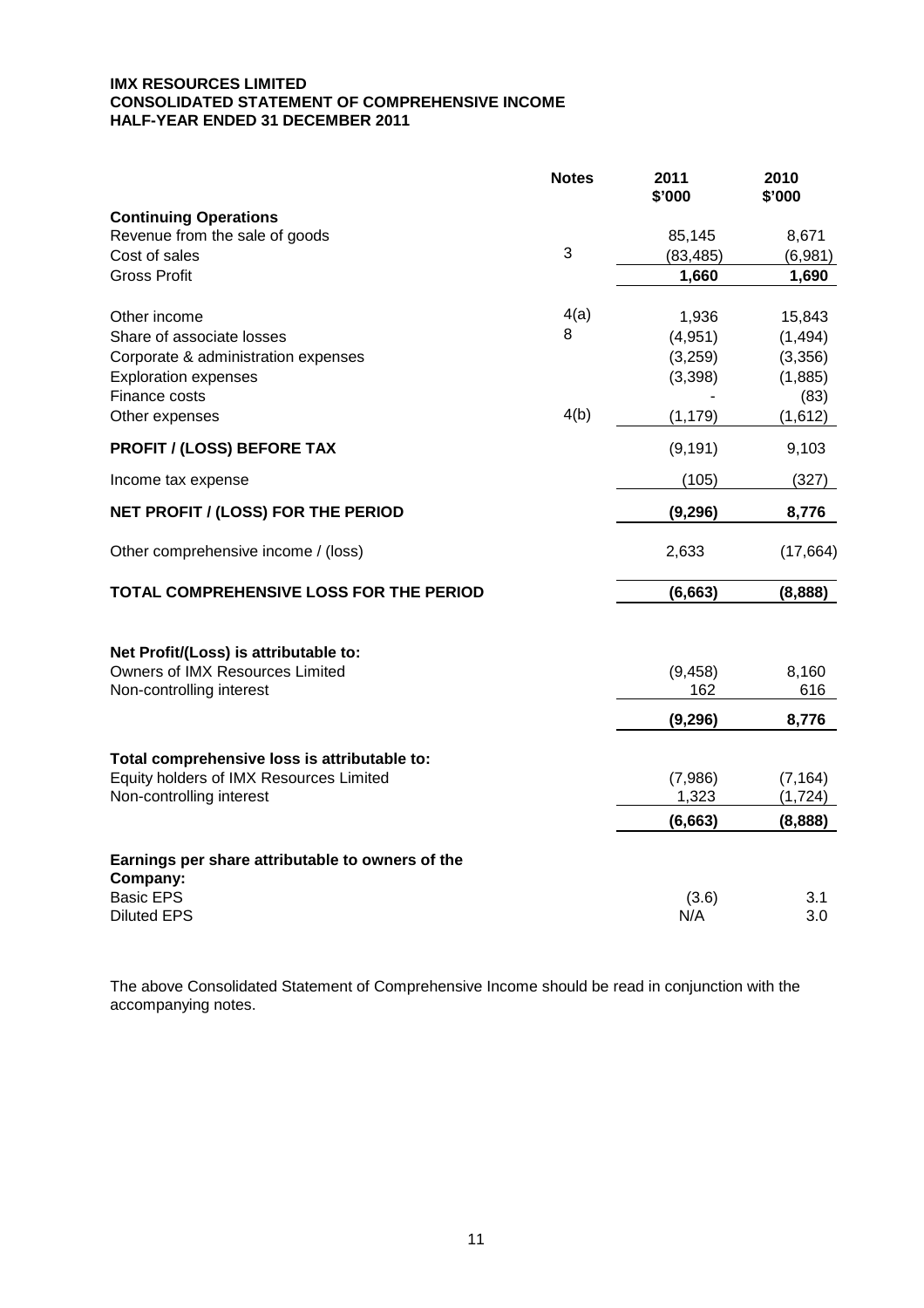#### **IMX RESOURCES LIMITED CONSOLIDATED STATEMENT OF FINANCIAL POSITION AS AT 31 DECEMBER 2011**

|                                                              | <b>Notes</b>   | <b>31 DECEMBER</b><br>2011<br>\$'000 | 30 JUNE<br>2011<br>\$'000 |
|--------------------------------------------------------------|----------------|--------------------------------------|---------------------------|
| <b>CURRENT ASSETS</b>                                        |                |                                      |                           |
| Cash and cash equivalents                                    | 5              | 21,722                               | 20,173                    |
| Trade and other receivables                                  | 6(a)           | 18,970                               | 30,143                    |
| Inventory                                                    | $\overline{7}$ | 8,322                                | 17,364                    |
| Assets classified as held for sale                           |                | 506                                  | 506                       |
| <b>TOTAL CURRENT ASSETS</b>                                  |                | 49,520                               | 68,186                    |
| <b>NON-CURRENT ASSETS</b>                                    |                |                                      |                           |
| Trade and other receivables                                  | 6(b)           | 1,004                                | 994                       |
| Investments accounted for using the equity method            | 8              | 9,657                                | 12,961                    |
| Property, plant and equipment                                | 9              | 54,424                               | 33,025                    |
| <b>TOTAL NON-CURRENT ASSETS</b>                              |                | 65,085                               | 46,980                    |
| <b>TOTAL ASSETS</b>                                          |                | 114,605                              | 115,166                   |
| <b>CURRENT LIABILITIES</b>                                   |                |                                      |                           |
| Trade and other payables, including derivatives              | 14             | 27,663                               | 26,182                    |
| Provisions                                                   |                | 378                                  | 453                       |
| <b>TOTAL CURRENT LIABILITIES</b>                             |                | 28,041                               | 26,635                    |
| <b>NON-CURRENT LIABILITIES</b>                               |                |                                      |                           |
| Loans from related parties                                   | 10             | 20,474                               | 16,352                    |
| Trade and other payables including derivatives               | 14             |                                      | 934                       |
| Deferred tax liabilities                                     |                | 3,228                                | 2,060                     |
| Provisions                                                   |                | 849                                  | 908                       |
| <b>TOTAL NON-CURRENT LIABILITIES</b>                         |                | 24,551                               | 20,254                    |
| <b>TOTAL LIABILITIES</b>                                     |                | 52,592                               | 46,889                    |
| <b>NET ASSETS</b>                                            |                | 62,013                               | 68,277                    |
| <b>EQUITY</b>                                                |                |                                      |                           |
| Contributed equity                                           | 11             | 100,976                              | 100,976                   |
| Reserves                                                     | 12             | 1,112                                | (759)                     |
| <b>Accumulated losses</b>                                    |                | (45, 120)                            | (35,662)                  |
| <b>EQUITY ATTRIBUTABLE TO OWNERS OF THE</b><br><b>PARENT</b> |                | 56,968                               | 64,555                    |
|                                                              |                |                                      |                           |
| Non-controlling interest                                     | 13             | 5,045                                | 3,722                     |
| <b>TOTAL EQUITY</b>                                          |                | 62,013                               | 68,277                    |

The above Consolidated Statement of Financial Position should be read in conjunction with the accompanying notes.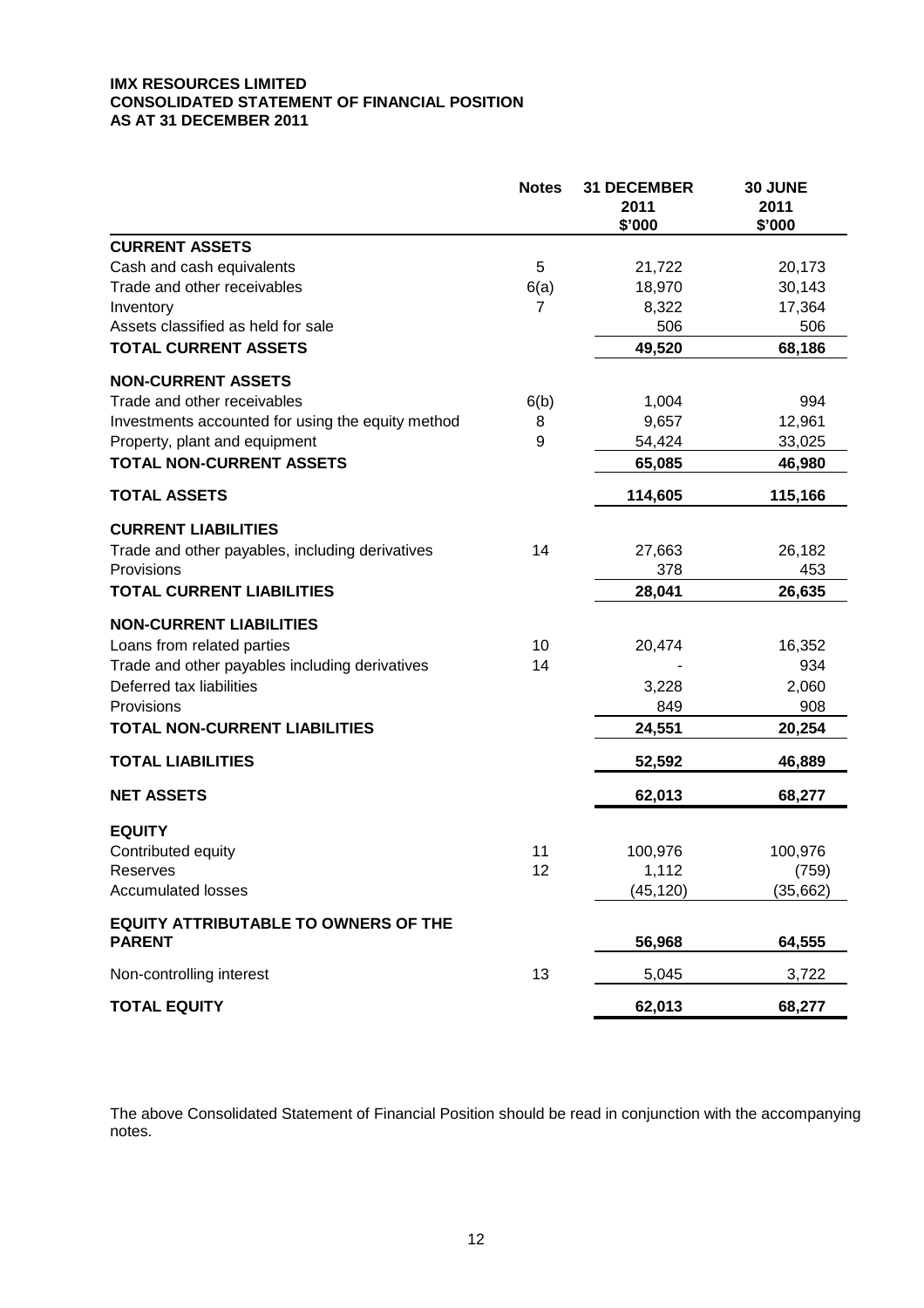#### **IMX RESOURCES LIMITED CONSOLIDATED STATEMENT OF CASH FLOWS HALF-YEAR ENDED 31 DECEMBER 2011**

|                                                                                                                                                                                                                                                                                  | <b>Notes</b> | 2011<br>\$'000                         | 2010<br>\$'000                                    |
|----------------------------------------------------------------------------------------------------------------------------------------------------------------------------------------------------------------------------------------------------------------------------------|--------------|----------------------------------------|---------------------------------------------------|
| <b>CASH FLOWS FROM OPERATING ACTIVITIES</b>                                                                                                                                                                                                                                      |              |                                        |                                                   |
| Receipts from customers<br>Interest and other receipts<br>Government grants and incentives received<br>Payments to suppliers and employees<br>Payment of exploration expenditure                                                                                                 |              | 101,350<br>779<br>(76, 341)<br>(3,470) | 6,641<br>856<br>409<br>(14, 223)<br>(1,772)       |
| Net cash provided by / (used in) operating activities                                                                                                                                                                                                                            |              | 22,319                                 | (8,089)                                           |
| <b>CASH FLOWS FROM INVESTING ACTIVITIES</b><br>Payment of development expenditure<br>Additional investment in associates<br>Acquisition of plant and equipment<br>Proceeds from disposal of plant & equipment<br>Proceeds from sale of investments<br>Payment for security bonds | 8            | (21, 649)<br>(1, 123)<br>(303)<br>(64) | (6,683)<br>(2,556)<br>(289)<br>88<br>402<br>(200) |
| Net cash used in investing activities                                                                                                                                                                                                                                            |              | (23, 139)                              | (9, 238)                                          |
| <b>CASH FLOWS FROM FINANCING ACTIVITIES</b>                                                                                                                                                                                                                                      |              |                                        |                                                   |
| Proceeds from issue of shares in IMX Resources<br>Proceeds from issue of shares in controlled entities<br>Loans from related parties - Sichuan Taifeng<br>Payment of hedge liabilities<br>Costs of equity issues                                                                 | 10           | 4,122<br>(1,762)                       | 10,149<br>7,157<br>12,843<br>(915)                |
| Net cash provided by financing activities                                                                                                                                                                                                                                        |              | 2,360                                  | 29,234                                            |
| NET INCREASE IN CASH AND CASH EQUIVALENTS                                                                                                                                                                                                                                        |              | 1,539                                  | 11,906                                            |
| Add opening cash and cash equivalents brought forward<br>Effect of exchange rates on cash holdings<br>in foreign currencies                                                                                                                                                      |              | 20,173<br>10                           | 22,368<br>(34)                                    |
|                                                                                                                                                                                                                                                                                  |              |                                        |                                                   |
| <b>CLOSING CASH AND CASH EQUIVALENTS CARRIED</b><br><b>FORWARD</b>                                                                                                                                                                                                               |              | 21,722                                 | 34,241                                            |

The above Consolidated Statement of Cash Flows should be read in conjunction with the accompanying notes.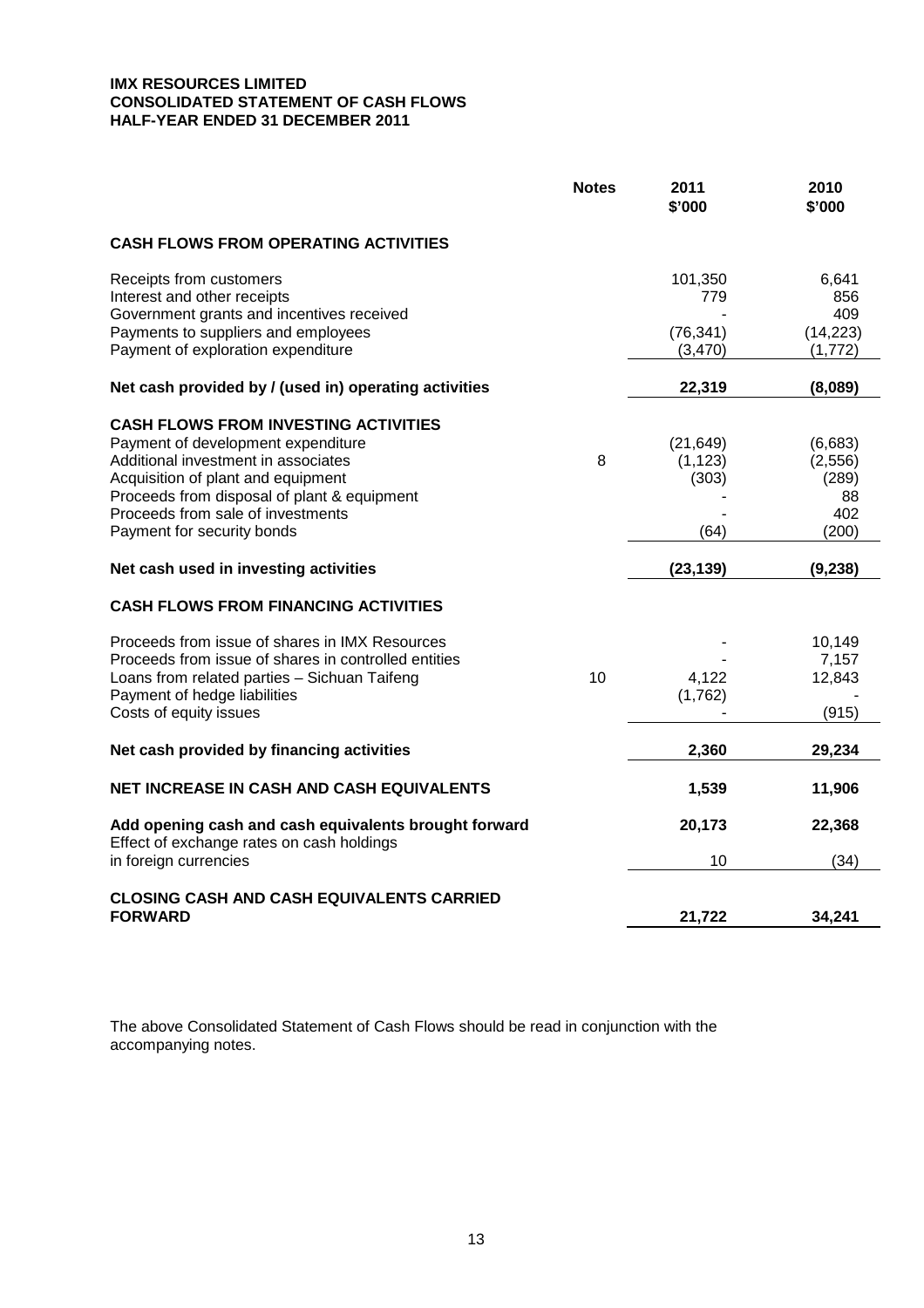#### **IMX RESOURCES LIMITED CONSOLIDATED STATEMENT OF CHANGES IN EQUITY HALF-YEAR ENDED 31 DECEMBER 2011**

|                                                                                                                                               | <b>Issued</b><br><b>Capital</b> | Foreign<br><b>Currency</b><br><b>Translation</b><br><b>Reserve</b> | <b>Share Based</b><br><b>Equity</b><br><b>Reserve</b> | Hedge<br><b>Reserve</b> | <b>Available for</b><br><b>Sale</b><br><b>Investment</b><br><b>Reserve</b> | <b>Retained</b><br><b>Earnings</b> | Non-<br><b>Controlling</b><br><b>Interests</b> | <b>Total Equity</b> |
|-----------------------------------------------------------------------------------------------------------------------------------------------|---------------------------------|--------------------------------------------------------------------|-------------------------------------------------------|-------------------------|----------------------------------------------------------------------------|------------------------------------|------------------------------------------------|---------------------|
|                                                                                                                                               | \$'000                          | \$'000                                                             | \$'000                                                | \$'000                  | \$'000                                                                     | \$'000                             | \$'000                                         | \$'000              |
| Balance at 1 July 2010                                                                                                                        | 86,005                          | (315)                                                              | 2,346                                                 |                         | 12,480                                                                     | (50, 441)                          |                                                | 50,076              |
| Total Comprehensive Income for the half year                                                                                                  |                                 |                                                                    |                                                       |                         |                                                                            |                                    |                                                |                     |
| Profit for the year<br>$\blacksquare$                                                                                                         |                                 |                                                                    |                                                       |                         |                                                                            | 8,160                              | 616                                            | 8,776               |
| Foreign exchange translation differences<br>$\blacksquare$                                                                                    |                                 | (25)                                                               |                                                       |                         |                                                                            |                                    |                                                | (25)                |
| Hedge reserve movements<br>$\overline{\phantom{a}}$                                                                                           |                                 |                                                                    |                                                       | (2, 436)                |                                                                            |                                    | (2, 340)                                       | (4,776)             |
| Net change in fair value of available-for-sale financial assets<br>$\overline{\phantom{a}}$                                                   |                                 |                                                                    |                                                       |                         | (12, 480)                                                                  |                                    |                                                | (12, 480)           |
| Share of other comprehensive income of associates<br>$\overline{\phantom{a}}$<br>Dilution effect on shares issued to non-controlling interest |                                 | (382)                                                              |                                                       |                         |                                                                            | 6,700                              | (6,700)                                        | (382)               |
|                                                                                                                                               |                                 | (407)                                                              | $\blacksquare$                                        | (2, 436)                | (12, 480)                                                                  | 14,860                             | (8, 424)                                       | (8,888)             |
| Transactions with owners in their capacity as owners:                                                                                         |                                 |                                                                    |                                                       |                         |                                                                            |                                    |                                                |                     |
| Contributions of equity, net of transaction costs                                                                                             | 14,946                          |                                                                    |                                                       |                         |                                                                            |                                    | 7,158                                          | 22,104              |
|                                                                                                                                               |                                 |                                                                    |                                                       |                         |                                                                            |                                    |                                                |                     |
| Employee share options - value of employee services                                                                                           |                                 |                                                                    | 992                                                   |                         |                                                                            |                                    |                                                | 992                 |
| Balance at 31 December 2010                                                                                                                   | 100,951                         | (722)                                                              | 3,338                                                 | (2, 436)                | $\sim$                                                                     | (35, 581)                          | (1, 267)                                       | 64,283              |
| Balance at 1 July 2011                                                                                                                        | 100,976                         | (2, 873)                                                           | 3,348                                                 | (1, 234)                |                                                                            | (35,662)                           | 3,722                                          | 68,277              |
| Total Comprehensive Income for half year                                                                                                      |                                 |                                                                    |                                                       |                         |                                                                            |                                    |                                                |                     |
| Profit for the half year<br>٠                                                                                                                 |                                 |                                                                    |                                                       |                         |                                                                            | (9, 458)                           | 162                                            | (9,296)             |
| Foreign exchange translation differences<br>$\overline{\phantom{a}}$                                                                          |                                 | (373)                                                              |                                                       |                         |                                                                            |                                    | (55)                                           | (428)               |
| Hedge reserve movements<br>$\overline{\phantom{a}}$                                                                                           |                                 |                                                                    |                                                       | 1,656                   |                                                                            |                                    | 1,216                                          | 2,872               |
| Share of other comprehensive income of associates<br>÷,                                                                                       |                                 | 524                                                                |                                                       |                         |                                                                            |                                    |                                                | 524                 |
|                                                                                                                                               |                                 | 151                                                                | $\blacksquare$                                        | 1,656                   | $\overline{\phantom{a}}$                                                   | (9, 458)                           | 1,323                                          | (6,328)             |
| Transactions with owners in their capacity as owners:                                                                                         |                                 |                                                                    |                                                       |                         |                                                                            |                                    |                                                |                     |
| Employee share options - value of employee services<br>$\overline{\phantom{0}}$                                                               |                                 |                                                                    | 64                                                    |                         |                                                                            |                                    |                                                | 64                  |
| <b>Balance at 31 December 2011</b>                                                                                                            | 100,976                         | (2, 722)                                                           | 3,412                                                 | 422                     |                                                                            | (45, 120)                          | 5,045                                          | 62,013              |

The above Consolidated Statement of Changes in Equity should be read in conjunction with the accompanying notes.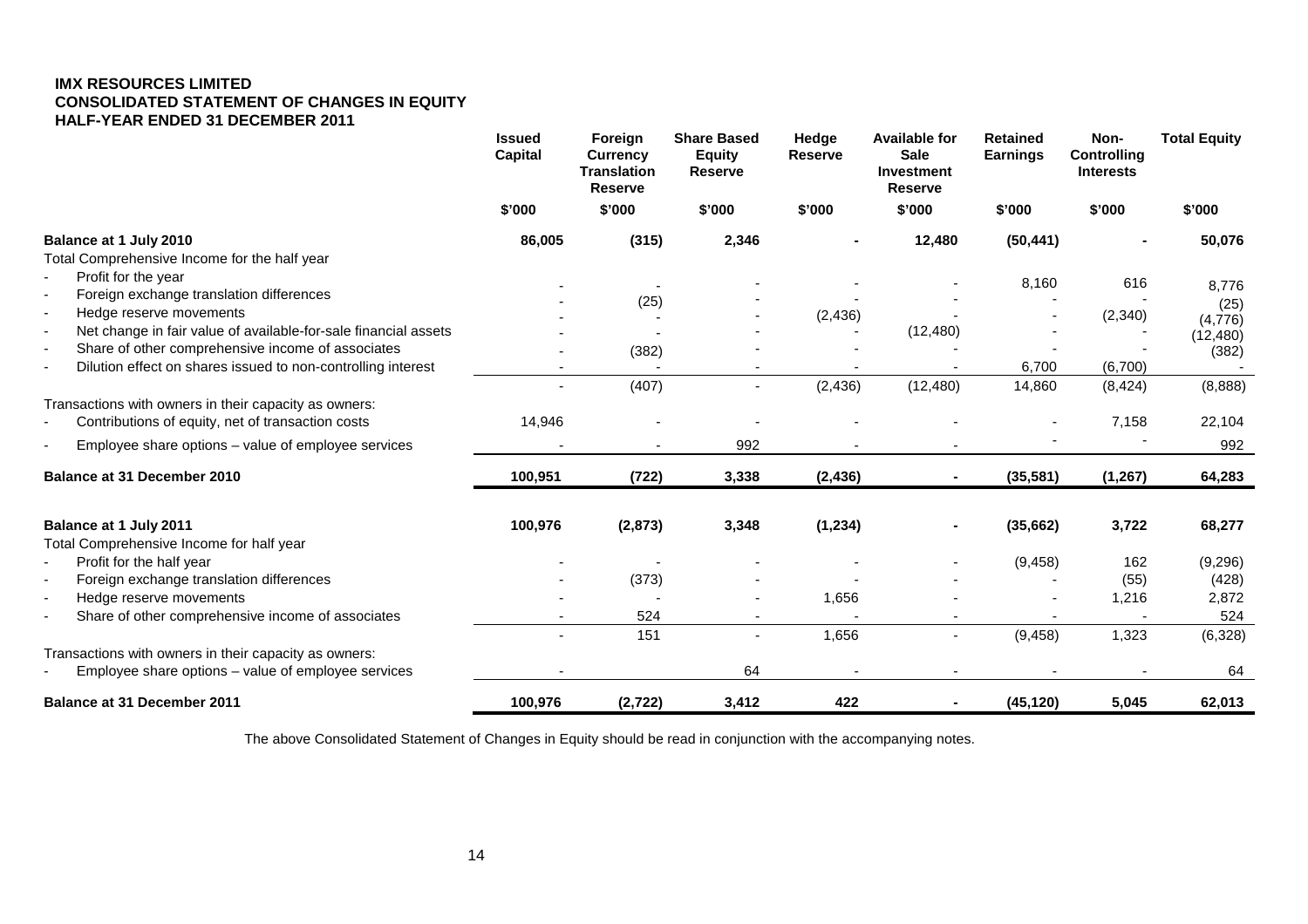#### **1. Corporate information**

IMX Resources Limited ("IMX Resources" or the "Company") is a company incorporated in Australia and limited by shares. IMX Resources shares are publicly traded on the Australian Securities Exchange ("ASX"). The consolidated interim financial statements of the Company as at and for the six months ended 31 December 2011 comprise the Company and its subsidiaries (together the "Group").

The principal activities of the Company are iron ore mining and the exploration of iron ore, nickel and copper.

The consolidated financial statements of the Group as at and for the year ended 30 June 2011 are available online at [www.imxresources.com.au](http://www.imxresources.com.au/) or upon request from the registered office Unit 18, Level 2, 100 Railway Road, Subiaco, WA 6008.

#### **2. Basis of preparation and accounting policies**

This general purpose interim financial report for the half year ended 31 December 2011 has been prepared in accordance with AASB 134 *Interim Financial Reporting* and the *Corporations Act 2001.* The financial report does not include all notes of the type normally included within the annual financial report and therefore cannot be expected to provide as full an understanding of the financial performance, financial position and financing and investing activities of the Group as the annual financial report.

It is recommended that this interim financial report be read in conjunction with the annual report for the year ended 30 June 2011 and considered together with any public announcements made by IMX Resources during the half year ended 31 December 2011 in accordance with the continuous disclosure obligations of the ASX Listing Rules.

Apart from the changes in accounting policy noted below, the accounting policies and methods of computation are the same as those adopted in the most recent annual financial report. The financial report is presented in Australian dollars.

#### **Changes in Accounting Policies**

The Group has not elected to early adopt any new standards or amendments.

#### **Going Concern**

The consolidated financial statements have been prepared on a going concern basis which contemplates the continuity of normal business activities and the realisation of assets and the settlement of liabilities in the ordinary course of business.

#### **Significant accounting policies**

The consolidated interim financial statements are consistent with accounting policies as used in the annual financial statements for the year ended 30 June 2011 and the corresponding interim reporting period.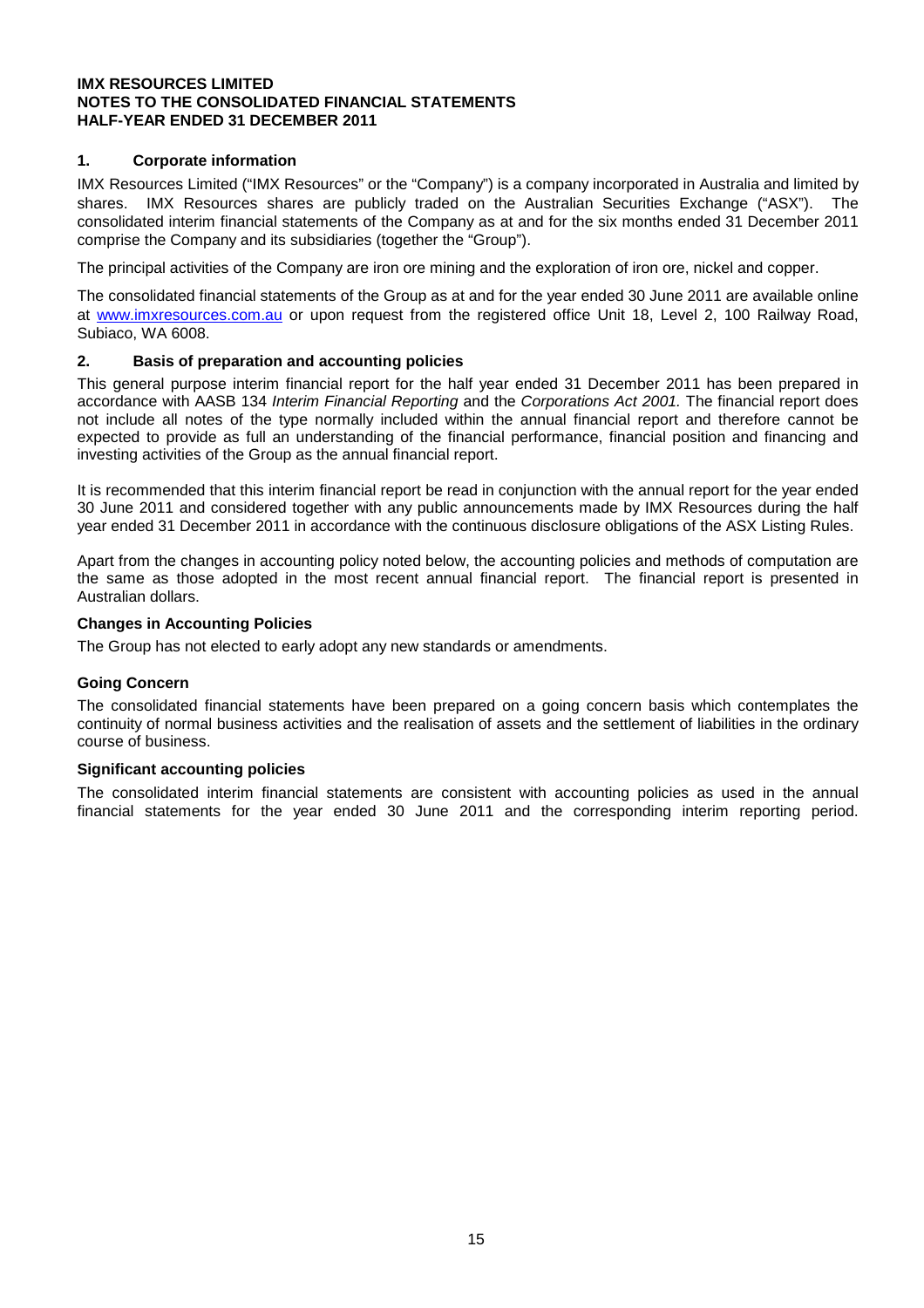|                                                                          | 2011<br>\$'000             | 2010<br>\$'000         |
|--------------------------------------------------------------------------|----------------------------|------------------------|
| 3.<br><b>Cost of Sales</b>                                               |                            |                        |
| Mining costs                                                             | 8,121                      | 3,465                  |
| Mine planning and survey                                                 | 303                        | 195                    |
| Geology                                                                  | 467                        | 333                    |
| Environmental, rehabilitation & traditional                              | 193                        | 89                     |
| Mine administration and depreciation                                     | 2,495                      | 2,290                  |
| Crushing                                                                 | 4,993                      | 1,141                  |
| Haulage                                                                  | 31,253                     | 7,068                  |
| Marketing and royalties                                                  | 1,490                      | 61                     |
| Ore inventory movements                                                  | 6,989                      | (8,861)                |
| Shipping and port operations                                             | 27,181                     | 1,200                  |
| <b>Total Cost of Sales</b>                                               | 83,485                     | 6,981                  |
| <b>Income and Expense Items</b><br>4.                                    |                            |                        |
| Net profit / (loss) included the following items of revenue and expense: |                            |                        |
| (a) Other Income                                                         |                            |                        |
| Interest receivable from other persons                                   | 712                        | 881                    |
| Management fees charged to Cairn Hill joint venture                      | 415                        | 548                    |
| Profit on sale of investments                                            |                            | 318                    |
| Foreign exchange gain/(loss)                                             | 679                        | (185)                  |
| Available for sale investment reserve taken to profit and loss           |                            | 13,794                 |
| Government grants and rebates received                                   |                            | 409                    |
| Other                                                                    | 130                        | 78                     |
|                                                                          | 1,936                      | 15,843                 |
| (b) Other Expenses                                                       |                            |                        |
| Realised hedge loss                                                      | 1,179                      |                        |
| Commissions paid                                                         |                            | 600                    |
| Value of shares issued for non-cash                                      |                            | 1,012                  |
|                                                                          | 1,179                      | 1,612                  |
|                                                                          | 31 December 2011<br>\$'000 | 30 June 2011<br>\$'000 |
| 5.<br><b>Cash and Cash Equivalents</b>                                   |                            |                        |
| Cash at bank                                                             | 1,852                      | 502                    |
| Cash on deposit                                                          | 19,869                     | 19,669                 |
| Cash on hand                                                             |                            | 2                      |
|                                                                          | 21,722                     | 20,173                 |
| <b>Trade and Other Receivables</b><br>6.<br>(a) Current                  |                            |                        |
| Accounts and other receivables                                           | 11,241                     | 26,809                 |
| <b>Accrued interest</b>                                                  | 86                         | 127                    |
| Prepayments                                                              | 147                        | 117                    |
| Security bonds                                                           | 55                         | 200                    |
| Fuel tax credits receivable                                              | 3,257                      | 361                    |
| Goods and services tax receivable                                        | 4,184                      | 2,529                  |
|                                                                          | 18,970                     | 30,143                 |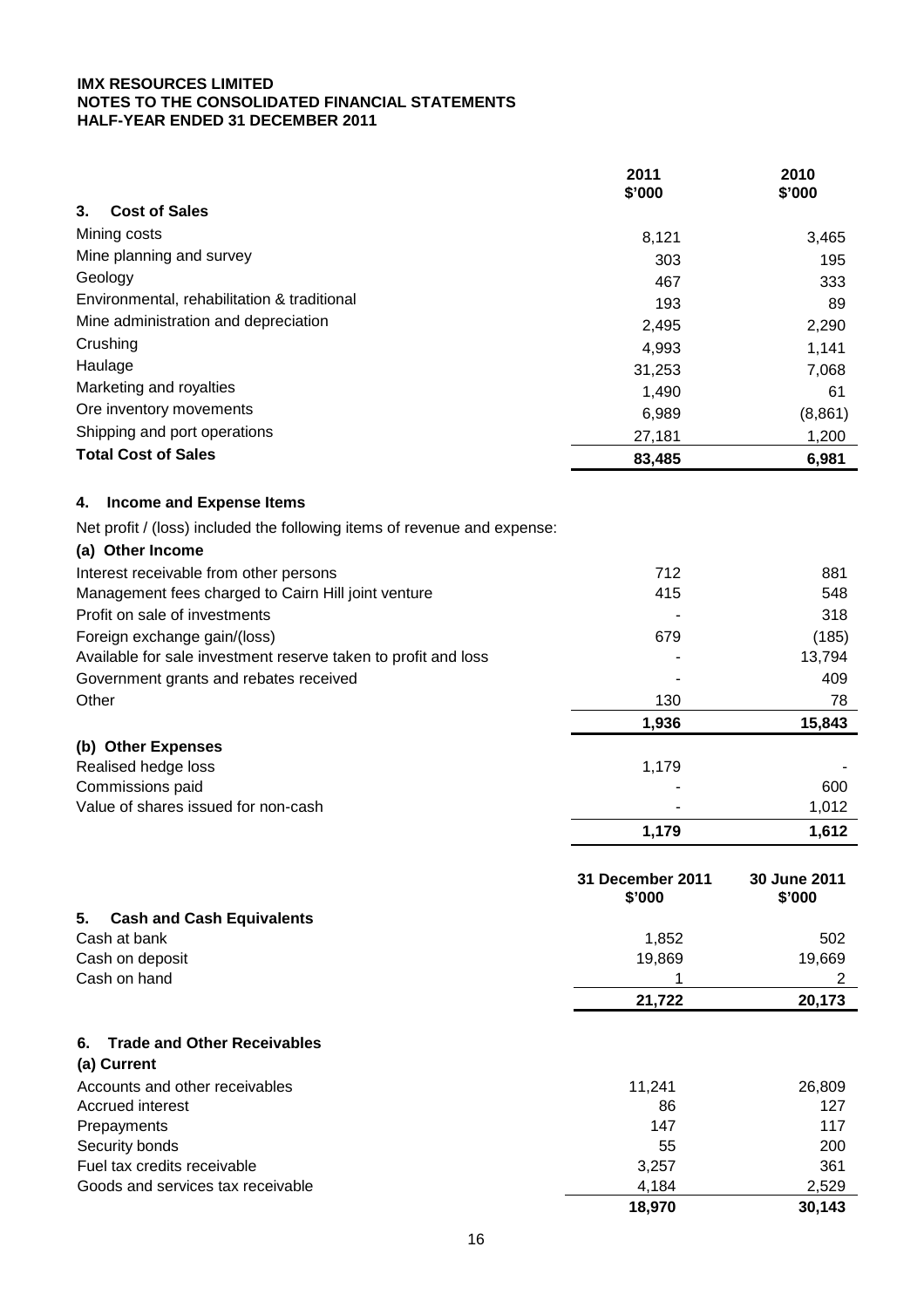|                 | 31 December 2011<br>\$'000 | 30 June 2011<br>\$'000 |
|-----------------|----------------------------|------------------------|
| (b) Non-Current |                            |                        |
| Security bonds  | 1.004                      | 994                    |
|                 | 1.004                      | 994                    |

The Company does not have any factors on hand to suggest that any of the above receivables will not be received and accordingly no provisions or fair value adjustments have been made.

| 7.<br>Inventory      |       |        |
|----------------------|-------|--------|
| Finished goods (a)   | 7,628 | 15,096 |
| Work in progress (b) | 480   | 2,103  |
| Diesel fuel on hand  | 214   | 165    |
|                      | 8,322 | 17,364 |

(a) Finished goods represent crushed ore stocks on the mine site or held in storage.

(b) Work in progress represent uncrushed ore stocks extracted from the mine pits.

#### **8. Investments Accounted for Using the Equity Method**

| Continental Nickel Limited (associate)<br>5,161<br>Ngwena Limited (joint venture)<br>9,657<br><b>Continental</b><br><b>Uranex</b><br>Limited | Uranex Limited (associate) |               | 4,496      | 4,954        |  |
|----------------------------------------------------------------------------------------------------------------------------------------------|----------------------------|---------------|------------|--------------|--|
|                                                                                                                                              |                            |               |            | 8,007        |  |
|                                                                                                                                              |                            |               |            |              |  |
|                                                                                                                                              |                            |               |            | 12,961       |  |
|                                                                                                                                              |                            | <b>Nickel</b> | Ngwena (i) | <b>Total</b> |  |
| Opening carrying amount (30/06/2011)<br>4,954<br>8,007<br>12,961                                                                             |                            |               |            |              |  |
| 45<br>Acquisitions of new shares                                                                                                             |                            |               |            | 45           |  |
| Contributions towards associate's expenditure<br>1,078                                                                                       |                            |               |            | 1,078        |  |
| Share of other comprehensive income<br>524<br>524                                                                                            |                            |               |            |              |  |
| Share of losses after income tax<br>(1,078)<br>(4, 951)<br>(1,027)<br>(2,846)                                                                |                            |               |            |              |  |
| 4,496<br>5,161<br>Closing carrying amount                                                                                                    |                            |               |            | 9,657        |  |
| 25%<br>46,433,982<br>No. of shares/ % holding<br>15,813,138                                                                                  |                            |               |            |              |  |
| Value of investment<br>14,394,534<br>12,346,393                                                                                              |                            |               |            | 26,740,927   |  |

The Group has determined that at year end no impairment conditions existed to suggest any impairment charges be made against these investments.

#### **(i) Ngwena Limited**

Ngwena Limited is the incorporated joint venture company for the Nachingwea nickel project. The Group did not incur any costs in acquiring its 25% interest in Ngwena. The Group contributed \$1.078m towards Ngwena during the half year as part of its investment in Ngwena. Accordingly the Group has now recognised \$1.078m of losses resulting in the investment being written down to nil as to 31 December 2011. The Group has not recognised losses of \$3.5m being its share of the total losses incurred by Ngwena to 31 December 2011. Ngwena does not have any liabilities that the Group may be required to settle and therefore these losses have not been provided for. The fair value of the investment in Ngwena Limited has not been disclosed due to the uncertainty involved in estimating a fair value. Ngwena Limited is not listed on a securities exchange so the market value of the shares is not readily available.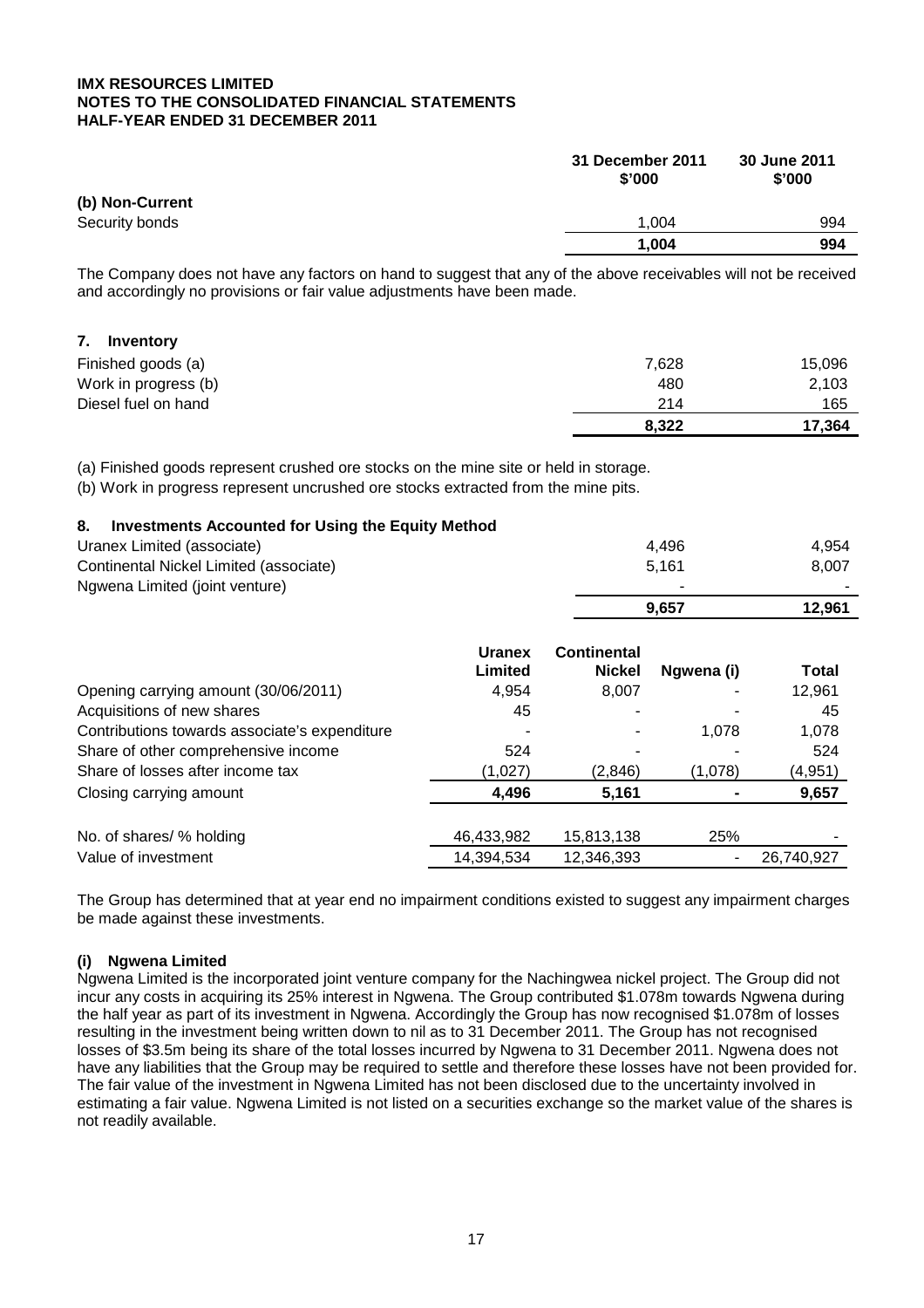#### **(ii) Summarised financial information of associates**

The Group's share of the results of its associates and its aggregated assets and liabilities are as follows:

|                                   | Group's share of:       |                       |                           |                           |  |  |
|-----------------------------------|-------------------------|-----------------------|---------------------------|---------------------------|--|--|
| 2011 (Consolidated)               | <b>Assets</b><br>\$'000 | Liabilities<br>\$'000 | <b>Revenues</b><br>\$'000 | <b>Net Loss</b><br>\$'000 |  |  |
| Uranex Limited                    | 1.060                   | 695                   | 191                       | (1,027)                   |  |  |
| <b>Continental Nickel Limited</b> | 3.737                   | 1,898                 | 33                        | (2,846)                   |  |  |
| Ngwena Limited                    | 65                      | 6,309                 | $\overline{\phantom{a}}$  | (1,078)                   |  |  |
|                                   | 4.862                   | 8,902                 | 224                       | (4,951                    |  |  |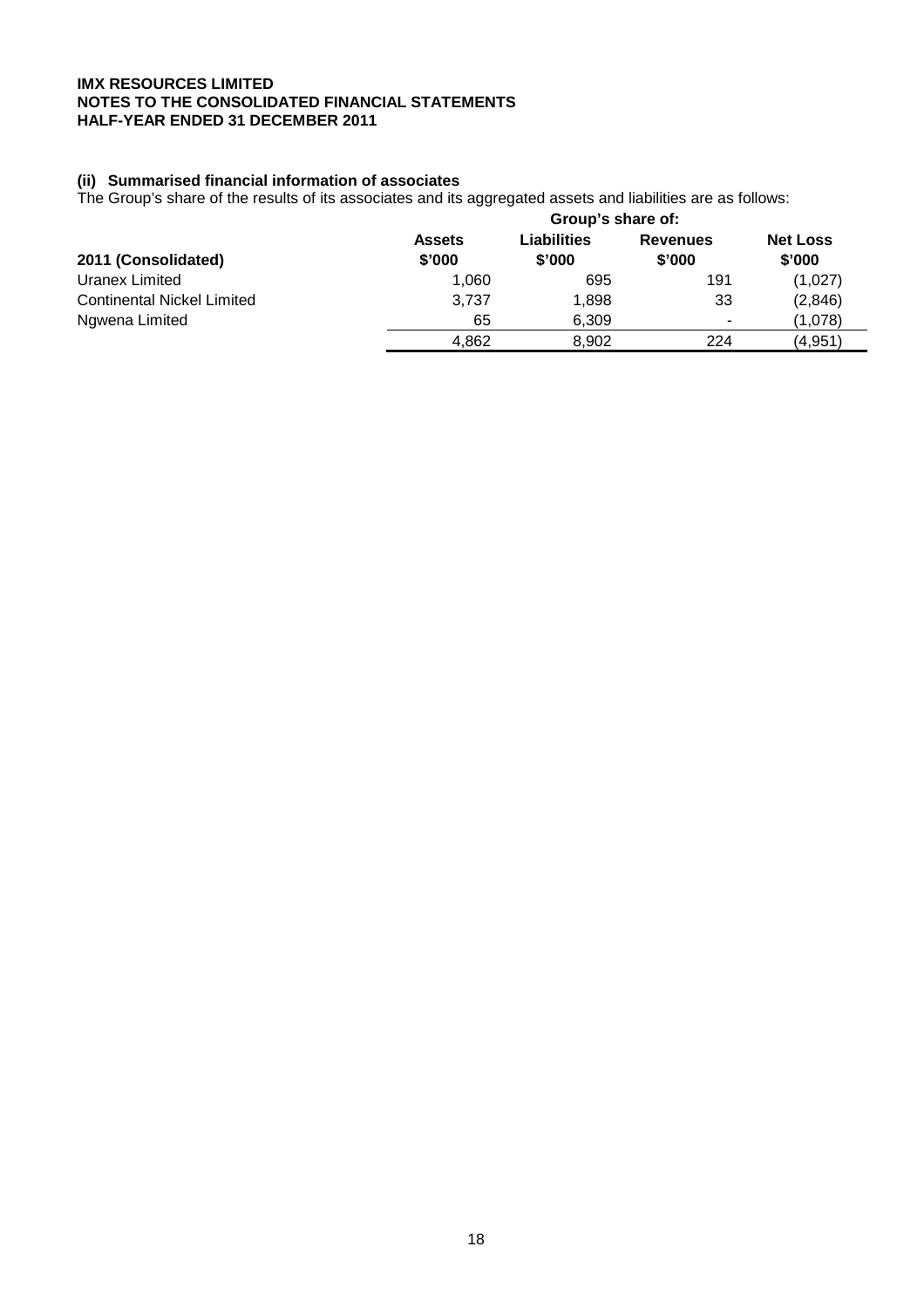## **9. Property, plant and equipment**

|                                       | Plant and<br>Equipment | Furniture<br>and Fittings | Motor<br>vehicles | Leasehold<br>improve-<br>ments | Mine property<br>and<br>development | Capital<br>works and<br>work in<br>progress | Total            |
|---------------------------------------|------------------------|---------------------------|-------------------|--------------------------------|-------------------------------------|---------------------------------------------|------------------|
|                                       | \$'000                 | \$'000                    | \$'000            | \$'000                         | \$'000                              | \$'000                                      | \$'000           |
| Year ended 31 December 2011           |                        |                           |                   |                                |                                     |                                             |                  |
| Carrying amount                       |                        |                           |                   |                                |                                     |                                             |                  |
| at beginning of                       |                        |                           |                   |                                |                                     |                                             |                  |
| year<br>Additions                     | 263<br>139             | 114<br>25                 | 363<br>6          |                                | 24,264<br>22,784                    | 8,021<br>20                                 | 33,025<br>22,974 |
| Amortisation of<br>rehabilitation and |                        |                           |                   |                                |                                     |                                             |                  |
| restoration asset                     |                        |                           |                   |                                | 38                                  |                                             | 38               |
| Depreciation<br>expense               | (73)                   | (34)                      | (53)              |                                | (791)<br>$\overline{\phantom{m}}$   | (662)                                       | (1,613)          |
| Carrying amount                       |                        |                           |                   |                                |                                     |                                             |                  |
| at end of year                        | 329                    | 105                       | 316               |                                | 46,295                              | 7,379                                       | 54,424           |
| Cost                                  | 786                    | 371                       | 531               |                                | 48,395                              | 9,152                                       | 59,235           |
| Accumulated                           |                        |                           |                   |                                |                                     |                                             |                  |
| depreciation                          | (457)                  | (266)                     | (215)             |                                | (2, 100)                            | (1, 773)                                    | (4, 811)         |
| Carrying amount                       | 329                    | 105                       | 316               |                                | 46,295                              | 7,379                                       | 54,424           |
| Year ended 30 June 2011               |                        |                           |                   |                                |                                     |                                             |                  |
| Carrying amount                       |                        |                           |                   |                                |                                     |                                             |                  |
| at beginning of                       |                        |                           |                   |                                |                                     |                                             |                  |
| year                                  | 223                    | 158                       | 140               | 10                             | 9,181                               | 8,067                                       | 17,779           |
| Additions                             | 164                    | 21                        | 301               |                                | 16,425                              | 1,065                                       | 17,976           |
| Amortisation of<br>rehabilitation and |                        |                           |                   |                                |                                     |                                             |                  |
| restoration asset                     |                        |                           |                   |                                | (120)                               |                                             | (120)            |
| Depreciation                          |                        |                           |                   |                                |                                     |                                             |                  |
| expense                               | (124)                  | (65)                      | (78)              | (10)                           | (1,222)                             | (1, 111)                                    | (2,610)          |
| Carrying amount                       |                        |                           |                   |                                |                                     |                                             |                  |
| at end of year                        | 263                    | 114                       | 363               |                                | 24,264                              | 8,021                                       | 33,025           |
| Cost                                  | 653                    | 346                       | 525               | 31                             | 25,612                              | 9,132                                       | 36,299           |
| Accumulated<br>depreciation /         |                        |                           |                   |                                |                                     |                                             |                  |
| amortisation                          | (390)                  | (232)                     | (162)             | (31)                           | (1, 348)                            | (1, 111)                                    | (3, 274)         |
| Carrying amount                       | 263                    | 114                       | 363               |                                | 24,264<br>$\overline{a}$            | 8,021                                       | 33,025           |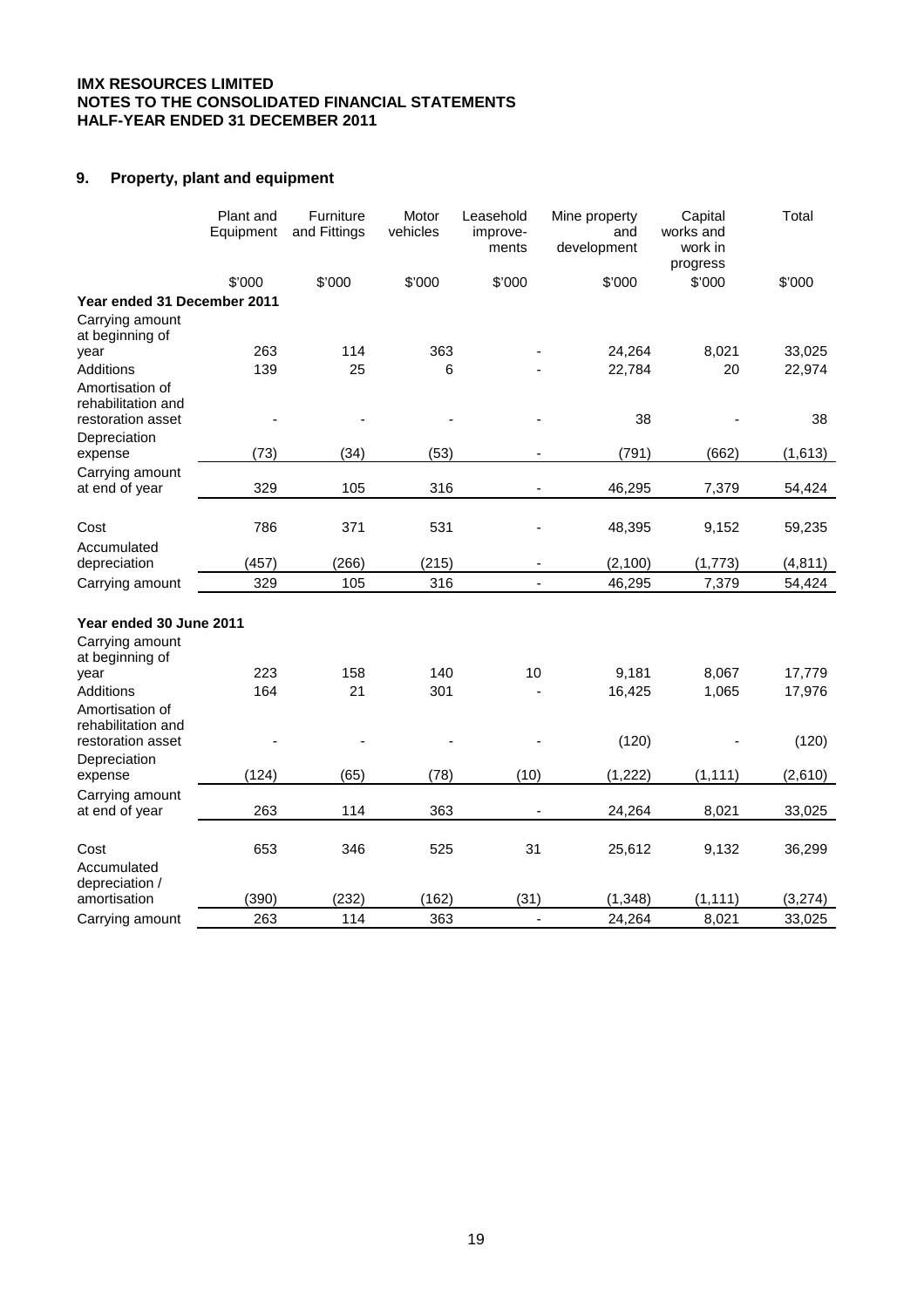|                                   | 31 December<br>2011<br>\$'000 | 30 June<br>2011<br>\$'000 |
|-----------------------------------|-------------------------------|---------------------------|
| 10.<br>Loans from related parties |                               |                           |
| Loan from Sichuan Taifeng Group   | 20.474                        | 16,352                    |
|                                   | 20,474                        | 16,352                    |

At the half year end, Outback Iron Pty Ltd (owned 51% by IMX Resources and 49% by Sichuan Taifeng), owed \$20.5m to the Taifeng Yuanchang International Development Co Ltd, a controlled entity of the Sichuan Taifeng Group. This loan forms part of the investment made by Sichuan Taifeng into Outback. Sichuan Taifeng and IMX Resources should each have shareholder loans proportionate to their 51% and 49% shareholdings. As Outback remains a controlled entity for the IMX Group, the loan owing by Outback Iron to IMX Resources is eliminated upon consolidation.

value of the state of the state of the state of the state of the state of the state of the state of the state of the state of the state of the state of the state of the state of the state of the state of the state of the s

| Issued and outstanding:                 | Number of   |         |
|-----------------------------------------|-------------|---------|
| Movements in fully paid shares:         | shares      | \$'000  |
| Balance, 1 July 2010                    | 230,802,803 | 86,005  |
| Issued to Anglo American <sup>(1)</sup> | 2,300,000   | 1.012   |
| Issued during the period $(2)$          | 29.450.000  | 13.934  |
| <b>Balance 31 December 2010</b>         | 262,552,803 | 100.951 |
| Stock options exercised                 | 60,000      | 25      |
| Balance 30 June 2011                    | 262,612,803 | 100,976 |
| <b>Balance 31 December 2011</b>         | 262,612,803 | 100,976 |

(1) On 3 November 2010, the Company issued 2,300,000 Ordinary Shares to Anglo American (Australia) as part of the termination of the Strategic Alliance Agreement between IMX and Anglo. The shares are subject to a two year voluntary escrow.

 $(2)$  On 12 July 2010, the Company issued a total of 29,450,000 Ordinary Shares at 48.4 cents per share to the Sichuan Taifeng Group and OZ Minerals. Sichuan Taifeng received 21,691,000 Ordinary Shares as a private placement under the Heads of Agreement between IMX and Sichuan Taifeng. OZ Minerals were issued 7,759,000 Ordinary Shares under anti-dilution rights clause under its Heads of Agreement with IMX.

| Movements in options:                  | Number of<br>options |
|----------------------------------------|----------------------|
| Beginning of the half-year             | 14,975,000           |
| Issued during the half-year            | 250,000              |
| Expired/exercised during the half-year |                      |
| Total issued options 31 December 2011  | 15,225,000           |

During the half year options were issued to staff members and with a total share based remuneration cost of \$64,397 being expensed to the income statement. Of this amount \$11,840 related to options issued during the 30 June 2011 financial year that had not yet been expensed.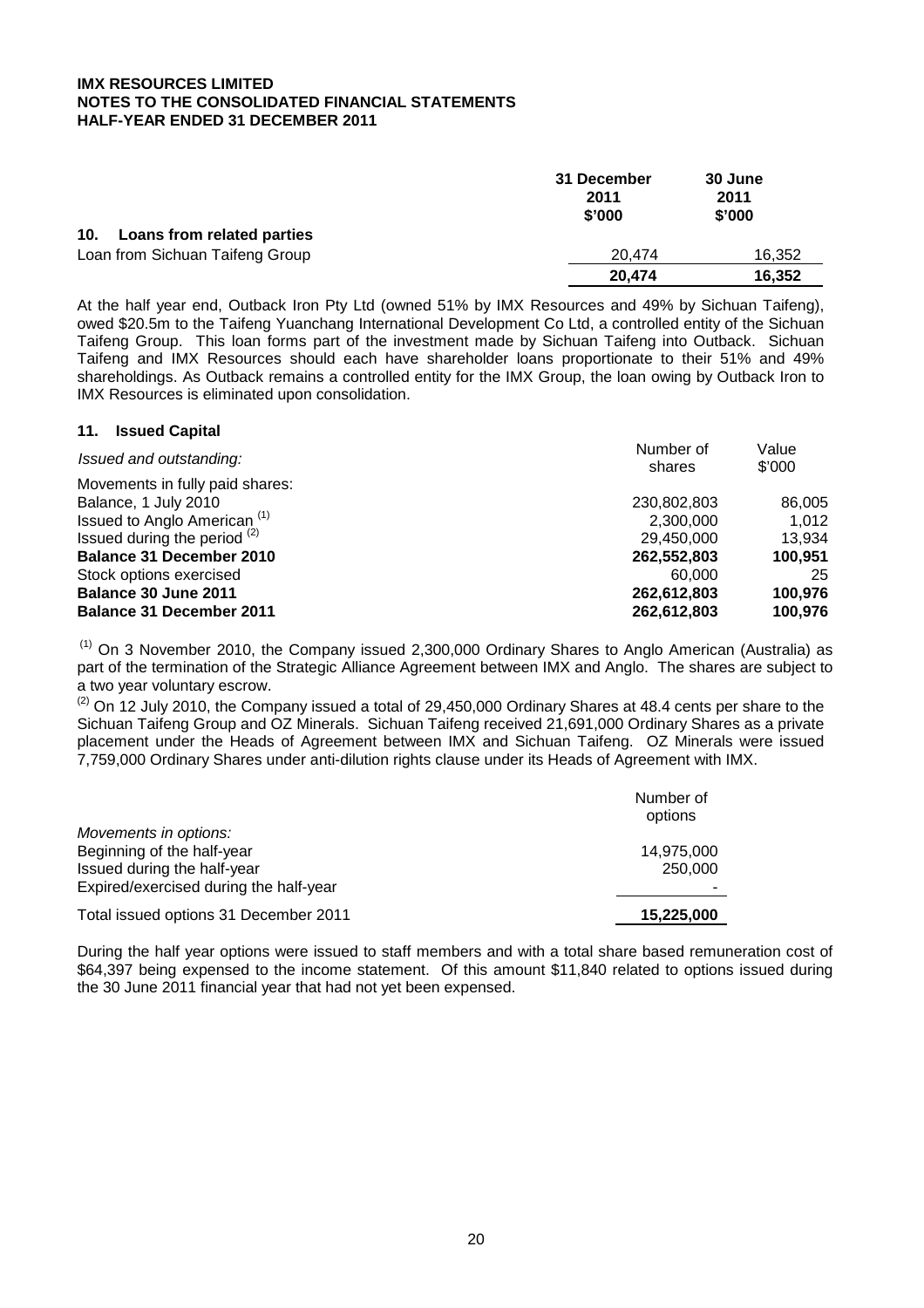|                                                | 31 December<br>2011<br>\$'000 | 30 June<br>2011<br>\$'000 |
|------------------------------------------------|-------------------------------|---------------------------|
| 12. Reserves                                   |                               |                           |
| Foreign currency translation reserve           | (2,722)                       | (2,873)                   |
| Share based remuneration reserve               | 3,412                         | 3,348                     |
| Hedge reserve                                  | 422                           | (1, 234)                  |
| Closing balance                                | 1,112                         | (759)                     |
| <b>Movements:</b>                              |                               |                           |
| Foreign currency translation reserve           |                               |                           |
| Balance at beginning of period                 | (2,873)                       | (315)                     |
| Currency translation differences arising       |                               |                           |
| during the period                              | 151                           | (2, 558)                  |
| Share of associates other comprehensive income |                               |                           |
| Balance at end of period                       | (2, 722)                      | (2, 873)                  |
| Share based remuneration equity reserve        |                               |                           |
| Balance at beginning of year                   | 3,348                         | 2,347                     |
| <b>Employee Share Remuneration</b>             | 64                            | 1,001                     |
| Balance at end of year                         | 3,412                         | 3,348                     |
| Hedge reserve                                  |                               |                           |
| Balance at beginning of year                   | (1,234)                       |                           |
| Hedge reserve movements after tax              | 1,656                         | (1, 234)                  |
| Balance at end of year                         | 422                           | (1, 234)                  |
| Available for sale investment reserve          |                               |                           |
| Balance at beginning of year                   |                               | 12,480                    |
| Reclassification of available for sale assets  |                               | (12, 480)                 |
| Balance at end of year                         |                               |                           |

#### **Nature and Purpose of Reserves**

#### *(i) Foreign currency translation reserve*

The translation reserve comprises all foreign currency differences arising from the translation of the financial statements of foreign operations as well as from the translation of the Company's net investment in a foreign subsidiary.

#### *(ii) Share based remuneration reserve*

The share based remuneration reserve is used to recognise the fair value of partly paid shares and options issued.

#### *(iii) Hedge reserve*

Comprises the movements in the fair value of derivatives used for hedging.

#### (*iv) Available for sale investments reserve*

Comprises the cumulative net change in the fair value of available for sale financial assets until the asset is derecognised or impaired.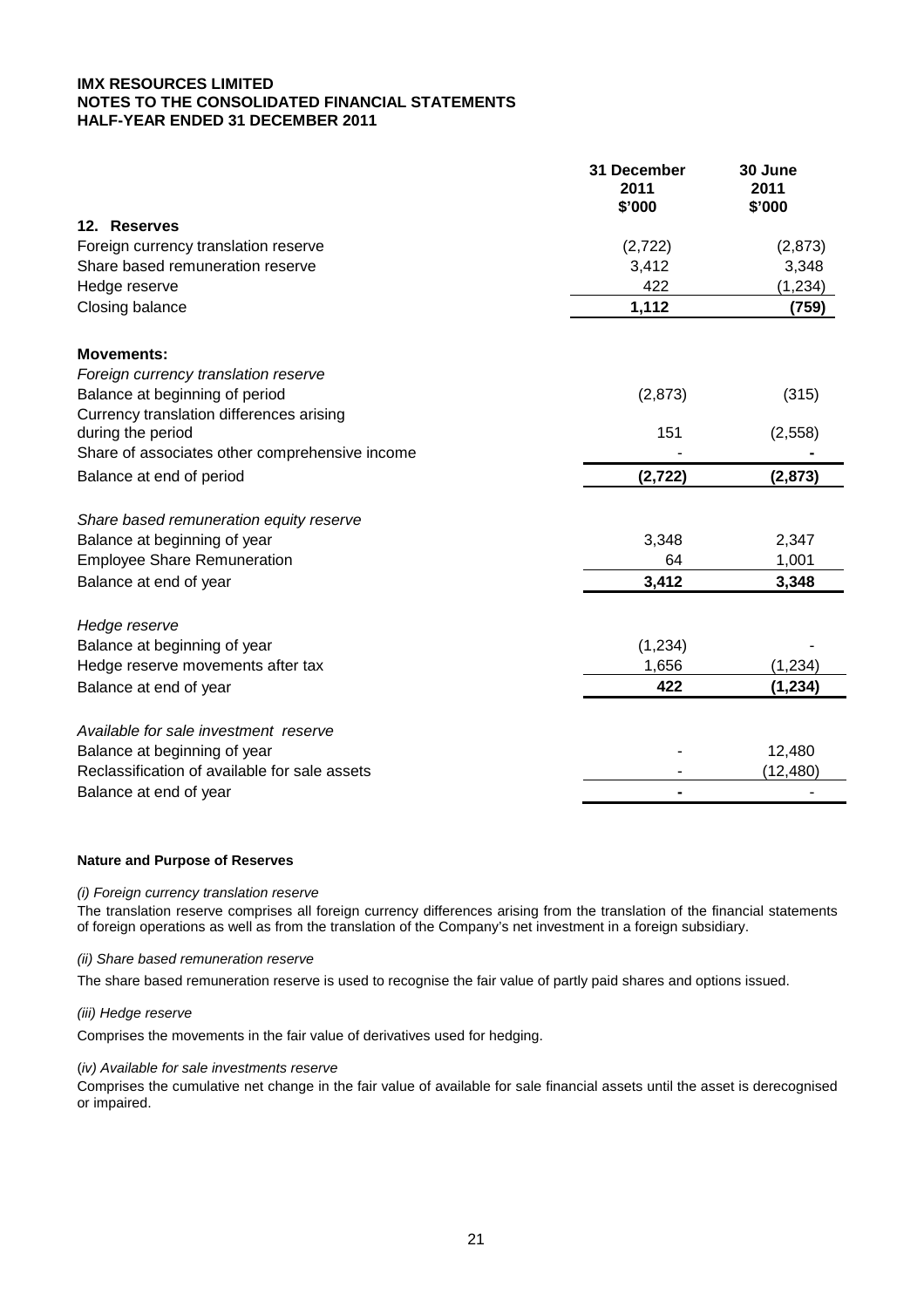|                                                                      | 31 December<br>2011<br>\$'000 | 30 June<br>2011<br>\$'000 |
|----------------------------------------------------------------------|-------------------------------|---------------------------|
| 13.<br><b>Non-controlling interests</b>                              |                               |                           |
| Interests in:                                                        |                               |                           |
| Share capital                                                        | 7,158                         | 7,158                     |
| Reserves                                                             | 31                            | (1, 131)                  |
| Dilution effect on share issued to non-controlling interests         | (6,700)                       | (6,700)                   |
| Retained earnings                                                    | 4,556                         | 4,395                     |
| Closing balance                                                      | 5,045                         | 3,722                     |
| Trade and other payables<br>14.<br><b>Current Liabilities</b><br>(a) |                               |                           |
| Trade creditors                                                      | 14,502                        | 11,698                    |
| Accrued expenses                                                     | 12,870                        | 10,913                    |
| Derivatives used for hedging                                         | 41                            | 3,571                     |
| Other creditors                                                      | 250                           |                           |
|                                                                      | 27,663                        | 26,182                    |
| <b>Non-Current Liabilities</b><br>(b)                                |                               |                           |
| Derivatives used for hedging                                         | ٠                             | 934                       |
|                                                                      |                               | 934                       |

#### **15. Operating Segments**

#### **Segment products and locations**

Management has determined the operating segments based on the reports reviewed by the chief operating decision maker.

The Group operates in the resources industry. The Group carries out mining activities on the Cairn Hill Phase 1 Project representing the Group's only operating asset. All revenues and expenses from the Cairn Hill Project are included in the Cairn Hill operating segment. In addition to this operating asset, the Group's other operating segment is Exploration, which represents the Group's other exploration assets.

The exploration operating segment is further split between the geographic location of the projects, being Australia, Tanzania, Mozambique and India.

|                                         | <b>Operating</b>                    | <b>Exploration</b>                                                       |       |                 |        | <b>Totals</b> |  |
|-----------------------------------------|-------------------------------------|--------------------------------------------------------------------------|-------|-----------------|--------|---------------|--|
| Half Year 2011                          | <b>Cairn Hill Project</b><br>\$'000 | Mozambique<br><b>Australia</b><br>Tanzania<br>\$'000<br>\$'000<br>\$'000 |       | India<br>\$'000 | \$'000 |               |  |
| Revenue                                 | 85,145                              |                                                                          |       |                 |        | 85,145        |  |
| Cost of sales                           | (83,485)                            |                                                                          |       |                 |        | (83,485)      |  |
| Gross profit/(loss)                     | 1,660                               |                                                                          |       |                 |        | 1,660         |  |
| Other income                            | 1,418                               |                                                                          |       |                 |        | 1,418         |  |
| <b>Exploration expenses</b>             | (422)                               | (2, 141)                                                                 | (682) | (153)           |        | (33,98)       |  |
| Other expenses                          | (1, 179)                            |                                                                          |       |                 |        | (1, 179)      |  |
| Profit/(loss) before tax and<br>finance | 1,477                               | (2, 141)                                                                 | (682) | (153)           |        | (1, 499)      |  |
| Finance costs                           | 104                                 |                                                                          |       |                 |        | 104           |  |
| Profit/(loss) before tax                | 1,581                               | (2, 141)                                                                 | (682) | (153)           |        | (1, 395)      |  |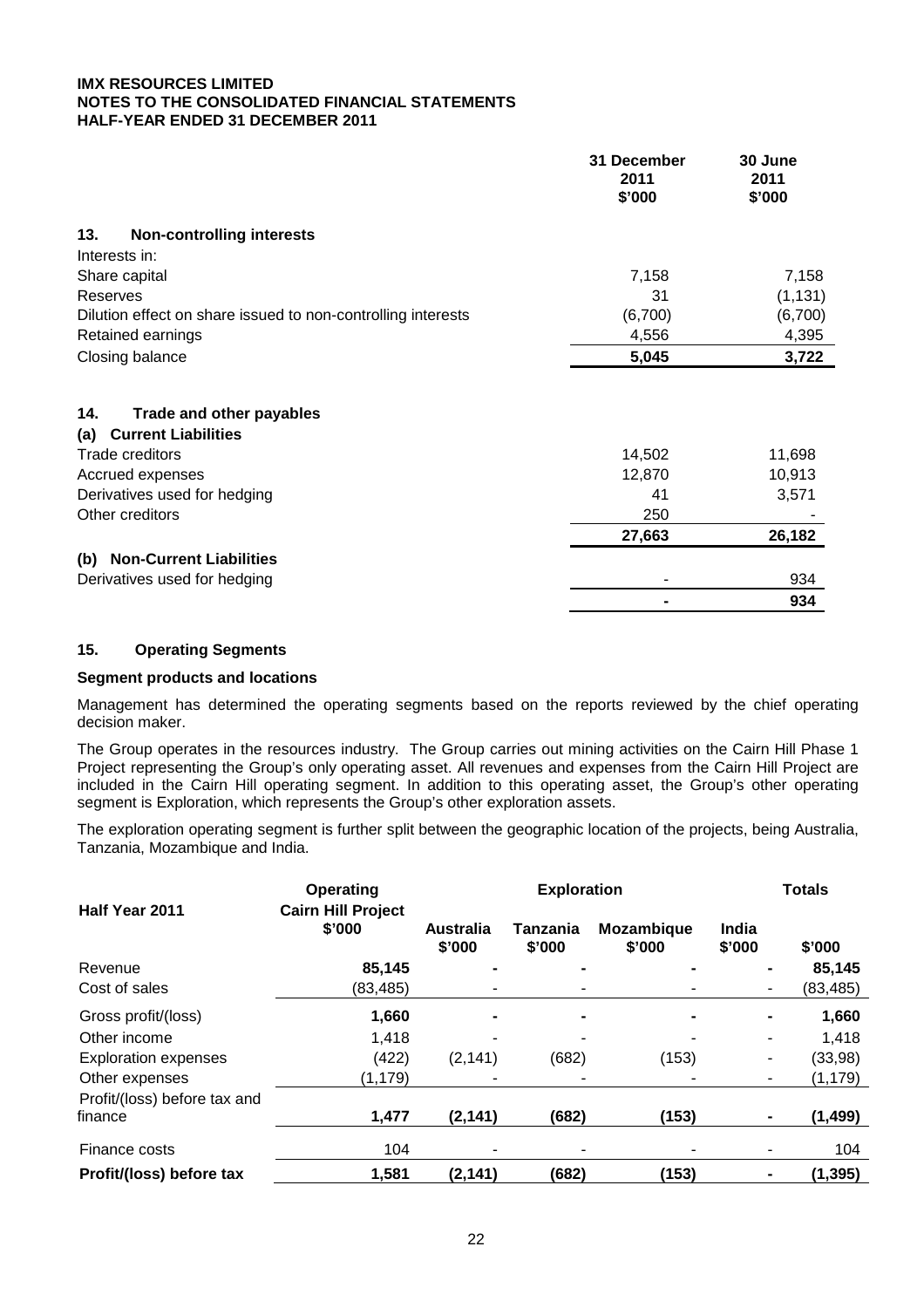| Half Year 2010                          | Operating<br><b>Cairn Hill</b> |                            | <b>Exploration</b> | <b>Totals</b>                 |                 |         |
|-----------------------------------------|--------------------------------|----------------------------|--------------------|-------------------------------|-----------------|---------|
|                                         | Project<br>\$'000              | <b>Australia</b><br>\$'000 | \$'000             | Tanzania Mozambique<br>\$'000 | India<br>\$'000 | \$'000  |
| Revenue                                 | 8,671                          |                            |                    |                               |                 | 8,671   |
| Cost of sales                           | (6,981)                        |                            |                    |                               |                 | (6,981) |
| Gross profit/(loss)                     | 1,690                          |                            |                    |                               |                 | 1,690   |
| Other income                            | 250                            |                            |                    |                               |                 | 250     |
| <b>Exploration expenses</b>             | (111)                          | (703)                      | (969)              | (95)                          | (6)             | (1,885) |
| Profit/(loss) before tax and<br>finance | 1,829                          | (703)                      | (969)              | (95)                          | (6)             | 55      |
| Finance costs                           | (83)                           |                            |                    |                               |                 | (83)    |
| Profit/(loss) before tax                | 1,746                          | (703)                      | (969)              | (95)                          | (6)             | (28)    |
| Segment Assets as at 31 December 2011:  |                                |                            |                    |                               |                 |         |
| Segment operating assets                | 87,637                         | 172                        |                    |                               |                 | 87,809  |
| <b>Unallocated assets</b>               |                                |                            |                    |                               |                 | 1,265   |
| Cash                                    |                                |                            |                    |                               |                 | 15,874  |
| <b>Deferred Tax Assets</b>              |                                |                            |                    |                               |                 |         |
| <b>Equity Accounted Investments</b>     |                                |                            |                    |                               |                 | 9,657   |
| <b>Total Assets</b>                     |                                |                            |                    |                               |                 | 114,605 |
| Segment Assets as at 31 December 2010:  |                                |                            |                    |                               |                 |         |
| Segment operating assets                | 44,681                         | 214                        |                    |                               |                 | 44,895  |
| <b>Unallocated assets</b>               |                                |                            |                    |                               |                 | 2,264   |
| Cash                                    |                                |                            |                    |                               |                 | 27,511  |
| <b>Deferred Tax Assets</b>              |                                |                            |                    |                               |                 | 1,569   |
| <b>Equity Accounted Investments</b>     |                                |                            |                    |                               |                 | 13,999  |
| <b>Total Assets</b>                     |                                |                            |                    |                               |                 | 90,238  |

Reconciliation of profit before tax for the operating segments to the group profit before tax is provided as follows:

|                                                          | 31 December<br>2011<br>\$'000 | 31 December<br>2010<br>\$'000 |
|----------------------------------------------------------|-------------------------------|-------------------------------|
| Loss before tax for Operating Segments (see table above) | (1, 395)                      | (28)                          |
| - Corporate and administration costs                     | (3,259)                       | (3,356)                       |
| - Other expense                                          |                               | (1,612)                       |
| - Other income                                           | 414                           | 15,593                        |
| - Share of associate losses                              | (4,951)                       | (1, 494)                      |
| (Loss) / Profit before tax for the Group                 | (9, 191)                      | 9,103                         |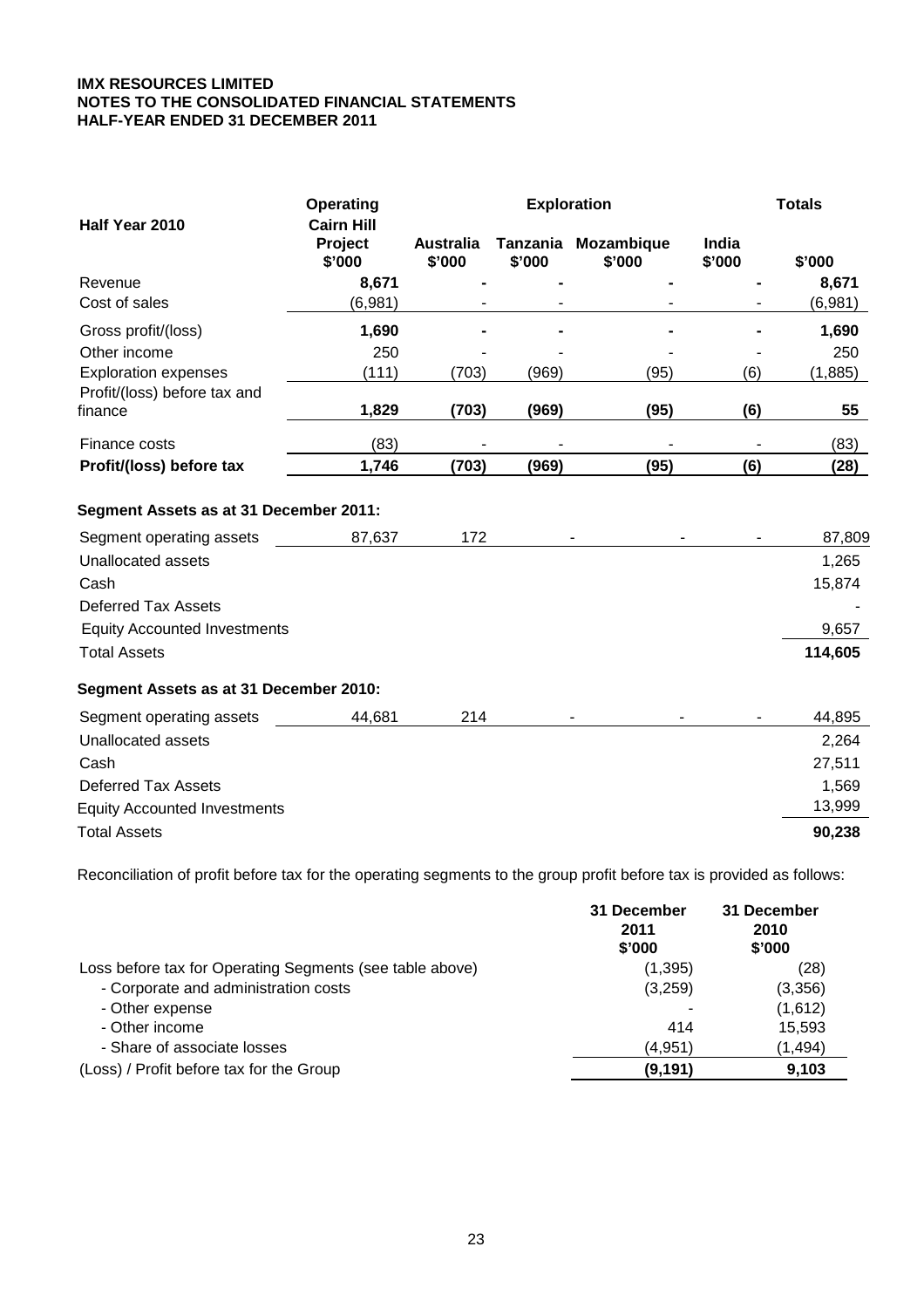#### **16. Key Management Personnel**

Mr Neil Meadows was appointed Managing Director of IMX Resources on 2 November 2011. Mr Meadows's fixed remuneration package is valued at \$475,000 per annum inclusive of superannuation.

In addition to the fixed remuneration component, Mr Meadows is entitled to receive an annual short term incentive (STI) or variable component of up to 30% of the fixed remuneration package. This STI component will be subject to key performance indicators that will be agreed by the Board and will be a cash payment.

A long term incentive (LTI) component is also payable and will have an annual value of up to 30% of the fixed remuneration package. This will be in the form of options and is not payable until the third anniversary of Mr. Meadows commencement.

An initial two million options will be issued, subject to shareholder approval, that will vest immediately upon grant and will have an expiry of five years. One million of these options will be exercisable at a premium of 25% and the other million at a premium of 50% above the closing market price on Mr Meadows commencement date or on the first trading date thereafter.

The total remuneration paid to Mr Meadows in the half year ended 31 December 2011 was \$47,083.

#### **17. Contingent Liabilities**

The Company is not aware of any contingent liabilities which existed as at the end of the half year or have arisen as at the date of this report.

#### **18. Events Occurring after Balance Date**

- On 6 March 2012, IMX Resources announced that it has closed out its remaining iron ore hedging positions and as a result, has terminated its hedging facility with Credit Suisse.
- On 5 March 2012, IMX Resources announced a substantial increase in mineral resources at Ntaka Hill Ni-Cu deposits at the Nachingwea JV Project in southern Tanzania. The measured and indicated resources increased over 150% to 12.79Mt @1.21% Ni for 154,700 tonnes of contained nickel.
- On 1 March 2012, IMX Resources announced a substantially increased mineral resource estimate of 569Mt at 27.1% Fe using an 18% Fe cut-off grade at its wholly owned Snaefell iron ore project in South Australia. This new estimate represents a 184% increase on the maiden resource of 200Mt at 27.65% Fe.
- On 10 February 2012, the Board of Directors appointed Mr John Nitschke as non-executive Chairman. Mr Nitschke's appointment follows the resignation of the former non-executive Chairman, Mr Johann Jacobs. John Nitschke is a highly experienced mining engineer with over 35 years' experience in the resources industry and has previously held senior executive roles with Normandy Mining, Oxiana Limited and Oz Minerals.

There has been no other significant event that has occurred between the balance date and the date of this report that has significantly affected, or may significantly affect the operations of the economic entity, the results of these operations or the state of affairs of the entity in future periods.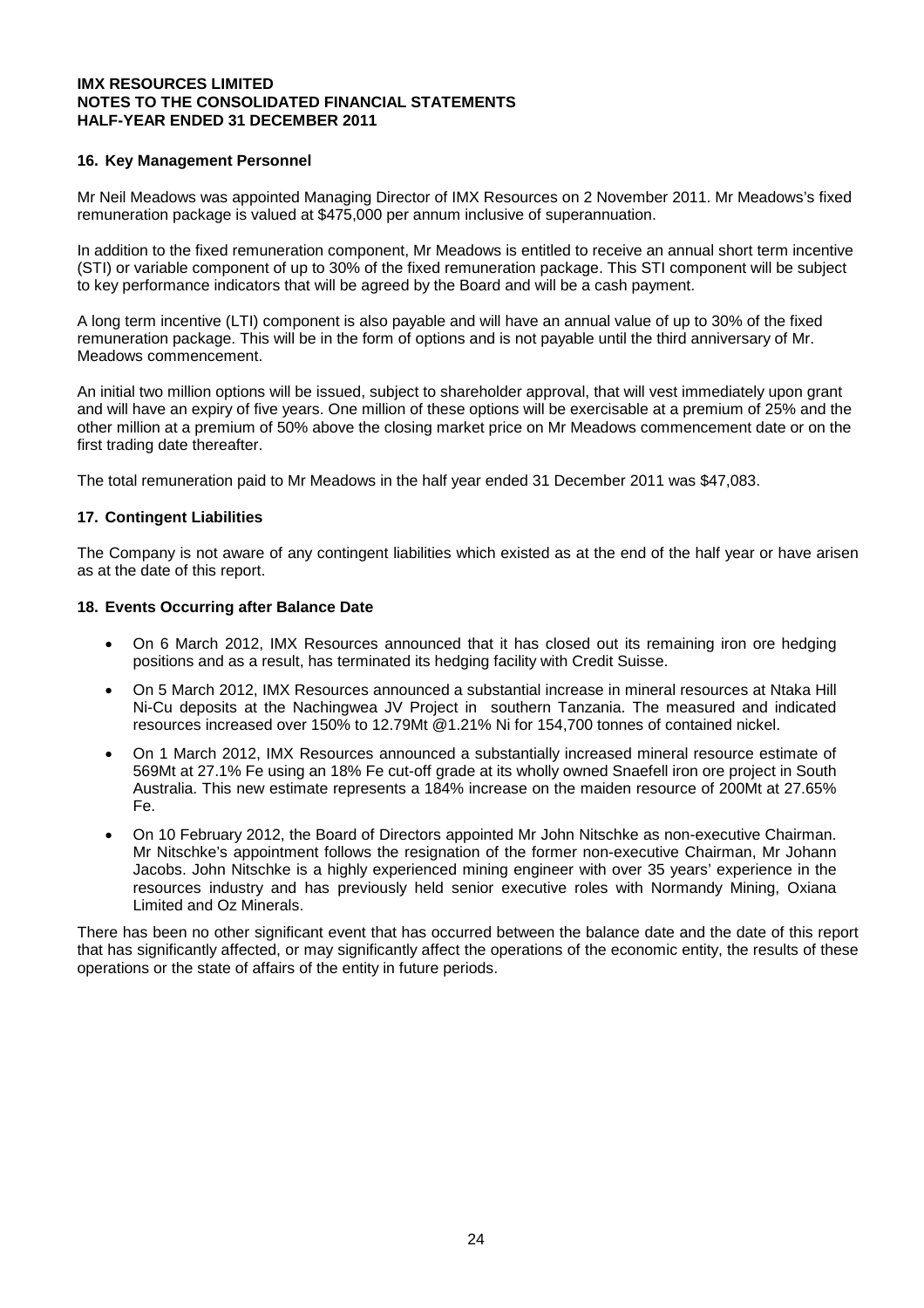#### **IMX RESOURCES LIMITED DIRECTORS' DECLARATION**

In accordance with a resolution of the Directors of IMX Resources Limited, I state that:

In the opinion of the Directors:

- (a) The financial statements and notes of the consolidated entity are in accordance with the *Corporations Act 2001* and:
	- (i) Giving a true and fair view of the financial position as at 31 December 2011 and the performance for the half-year ended on that date of the consolidated entity
	- (ii) Complying with Accounting Standard AASB 134 *Interim Financial Reporting* and the *Corporations Regulations 2001*
- (b) There are reasonable grounds to believe that the Company will be able to pay its debts as and when they become due and payable.

Signed in accordance with a resolution of the Directors made pursuant to Section 303(5) of the *Corporation Act 2001*.

On behalf of the Board

Al Mondows

MANAGING DIRECTOR PERTH, WA

15 March 2012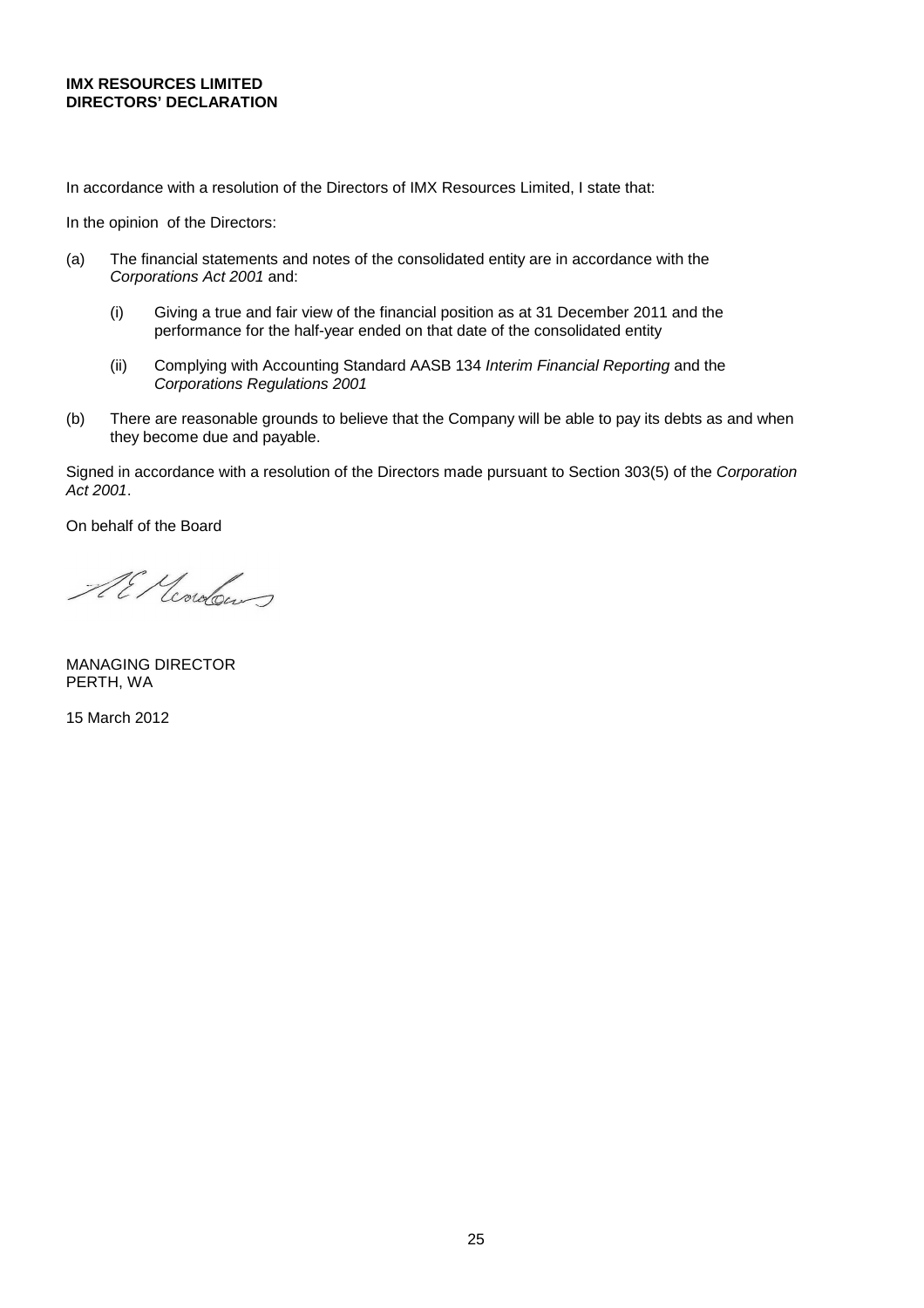

38 Station Street Subiaco, WA 6008 PO Box 700 West Perth WA 6872 Australia

## **INDEPENDENT AUDITOR'S REVIEW REPORT TO THE MEMBERS OF IMX RESOURCES LIMITED**

## **Report on the Half-Year Financial Report**

We have reviewed the accompanying half-year financial report of IMX Resources Limited, which comprises the statement of financial position as at 31 December 2011, and the statement of comprehensive income, statement of changes in equity and statement of cash flows for the halfyear ended on that date, notes comprising a summary of significant accounting policies and other explanatory information, and the directors' declaration of the consolidated entity comprising the disclosing entity and the entities it controlled at the half-year's end or from time to time during the half-year.

#### **Directors' Responsibility for the Half-Year Financial Report**

The directors of the disclosing entity are responsible for the preparation of the half-year financial report that gives a true and fair view in accordance with Australian Accounting Standards and the *Corporations Act 2001* and for such internal control as the directors determine is necessary to enable the preparation of the half-year financial report that is free from material misstatement, whether due to fraud or error.

#### **Auditor's Responsibility**

Our responsibility is to express a conclusion on the half-year financial report based on our review. We conducted our review in accordance with Auditing Standard on Review Engagements ASRE 2410 *Review of a Financial Report Performed by the Independent Auditor of the Entity*, in order to state whether, on the basis of the procedures described, we have become aware of any matter that makes us believe that the half-year financial report is not in accordance with the *Corporations Act 2001* including: giving a true and fair view of the consolidated entity's financial position as at 31 December 2011 and its performance for the half-year ended on that date; and complying with Accounting Standard AASB 134 *Interim Financial Reporting* and the *Corporations Regulations 2001*. As the auditor of IMX Resources Limited, ASRE 2410 requires that we comply with the ethical requirements relevant to the audit of the annual financial report.

A review of a half-year financial report consists of making enquiries, primarily of persons responsible for financial and accounting matters, and applying analytical and other review procedures. A review is substantially less in scope than an audit conducted in accordance with Australian Auditing Standards and consequently does not enable us to obtain assurance that we would become aware of all significant matters that might be identified in an audit. Accordingly, we do not express an audit opinion.

#### **Independence**

In conducting our review, we have complied with the independence requirements of the *Corporations Act 2001*. We confirm that the independence declaration required by the *Corporations Act 2001,* which has been given to the directors of IMX Resources Limited, would be in the same terms if given to the directors as at the time of this auditor's report.

BDO Audit (WA) Pty Ltd ABN 79 112 284 787 is a member of a national association of independent entities which are all members of BDO (Australia) Ltd ABN 77 050 110 275, an Australian company limited by guarantee. BDO Audit (WA) Pty Ltd and BDO (Australia) Ltd are members of BDO International Ltd, a UK company limited<br>by guarantee, and form part of the international BDO network of Legislation (other than for the acts or omissions of financial services licensees) in each State or Territory other than Tasmania.